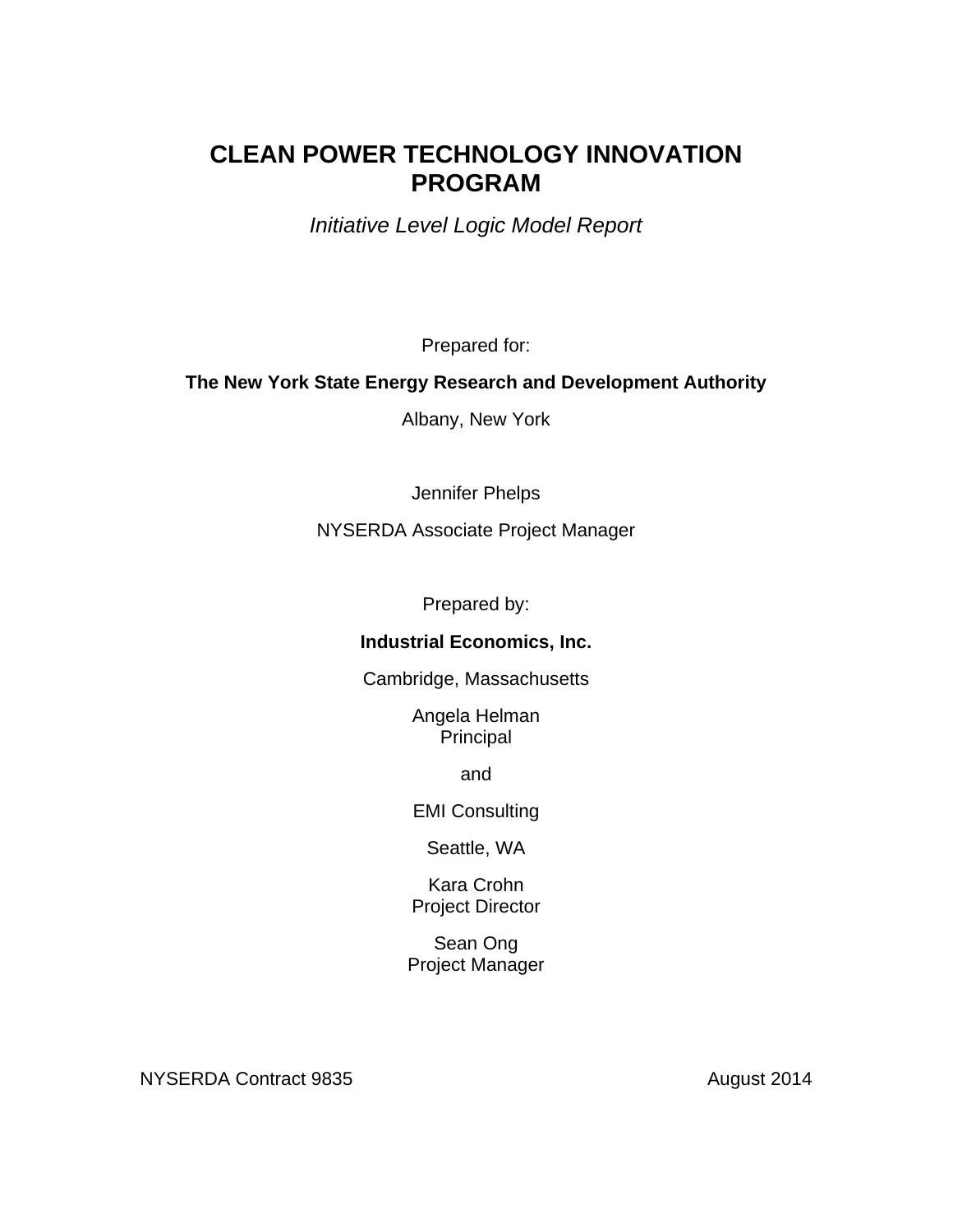#### **Notice**

This report was prepared by EMI Consulting, Inc. and Industrial Economics, Inc. in the course of performing work contracted for and sponsored by the New York State Energy Research and Development Authority (hereafter "NYSERDA"). The opinions expressed in this report do not necessarily reflect those of NYSERDA or the State of New York, and reference to any specific product, service, process, or method does not constitute an implied or expressed recommendation or endorsement of it. Further, NYSERDA, the State of New York, and the contractor make no warranties or representations, expressed or implied, as to the fitness for particular purpose or merchantability of any product, apparatus, or service, or the usefulness, completeness, or accuracy of any processes, methods, or other information contained, described, disclosed, or referred to in this report. NYSERDA, the State of New York, and the contractor make no representation that the use of any product, apparatus, process, method, or other information will not infringe privately owned rights and will assume no liability for any loss, injury, or damage resulting from, or occurring in connection with, the use of information contained, described, disclosed, or referred to in this report.

 your work to you or has used it without permission, please email print@nyserda.ny.gov. NYSERDA makes every effort to provide accurate information about copyright owners and related matters in the reports we publish. Contractors are responsible for determining and satisfying copyright or other use restrictions regarding the content of reports that they write, in compliance with NYSERDA's policies and federal law. If you are the copyright owner and believe a NYSERDA report has not properly attributed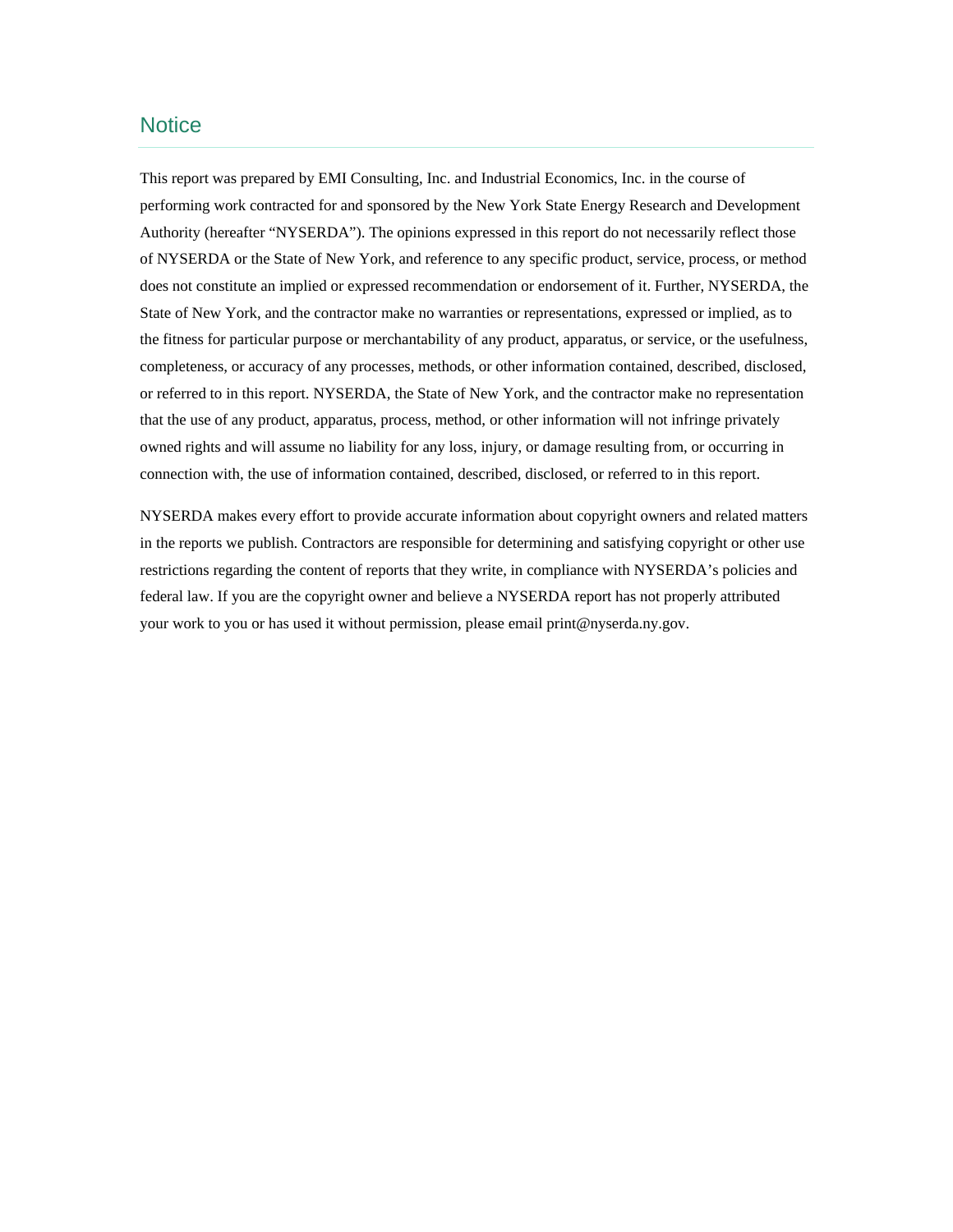## **Table of Contents**

| 1 PROGRAM CONTEXT, STAKEHOLDERS, INTENT, AND DESIGN  1 |
|--------------------------------------------------------|
|                                                        |
|                                                        |
|                                                        |
|                                                        |
|                                                        |
|                                                        |
|                                                        |
|                                                        |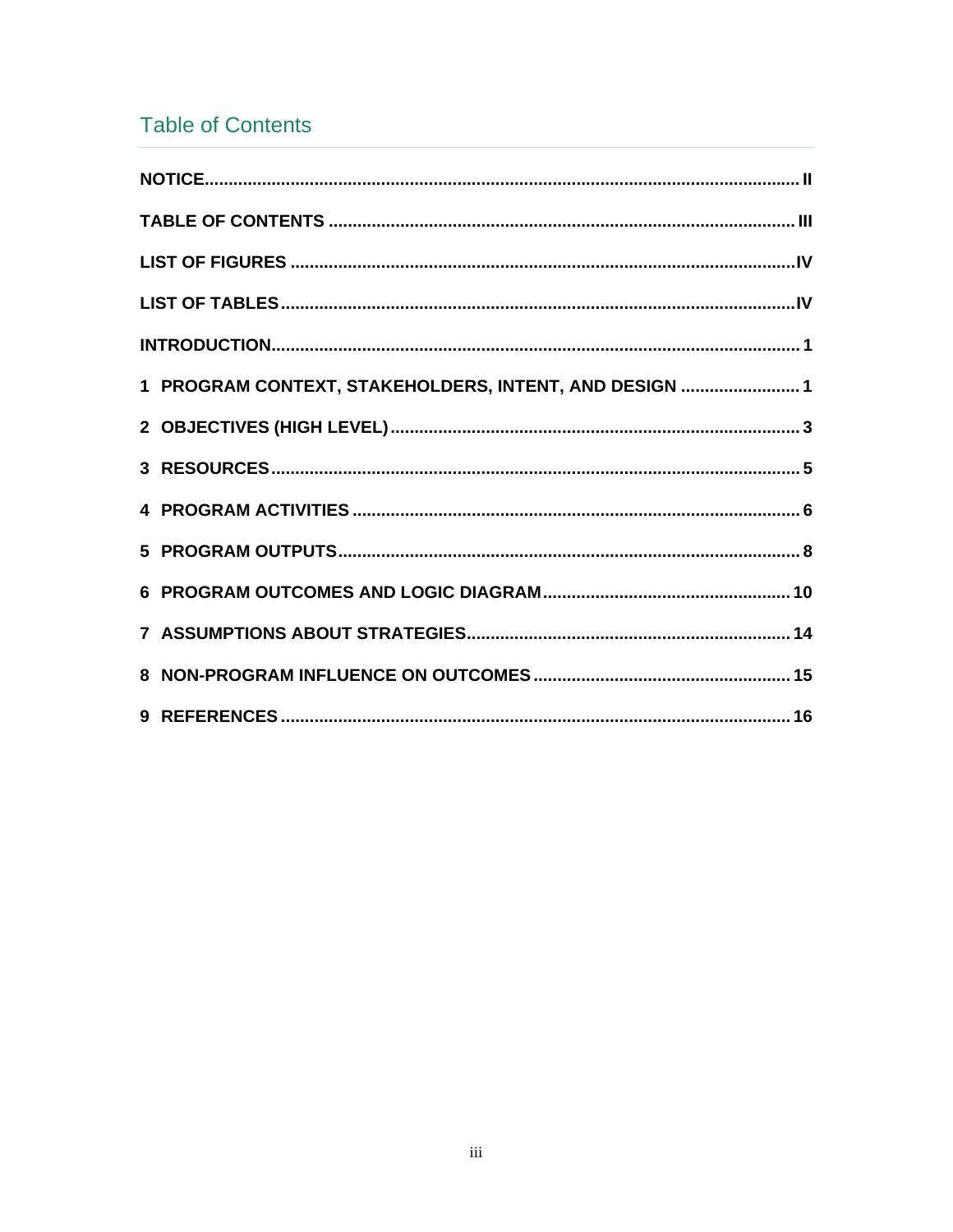# List of Figures

| Figure S-1: Program Design Template (Numbers indicate Section in this report.)  S-2 |  |
|-------------------------------------------------------------------------------------|--|
|                                                                                     |  |

## List of Tables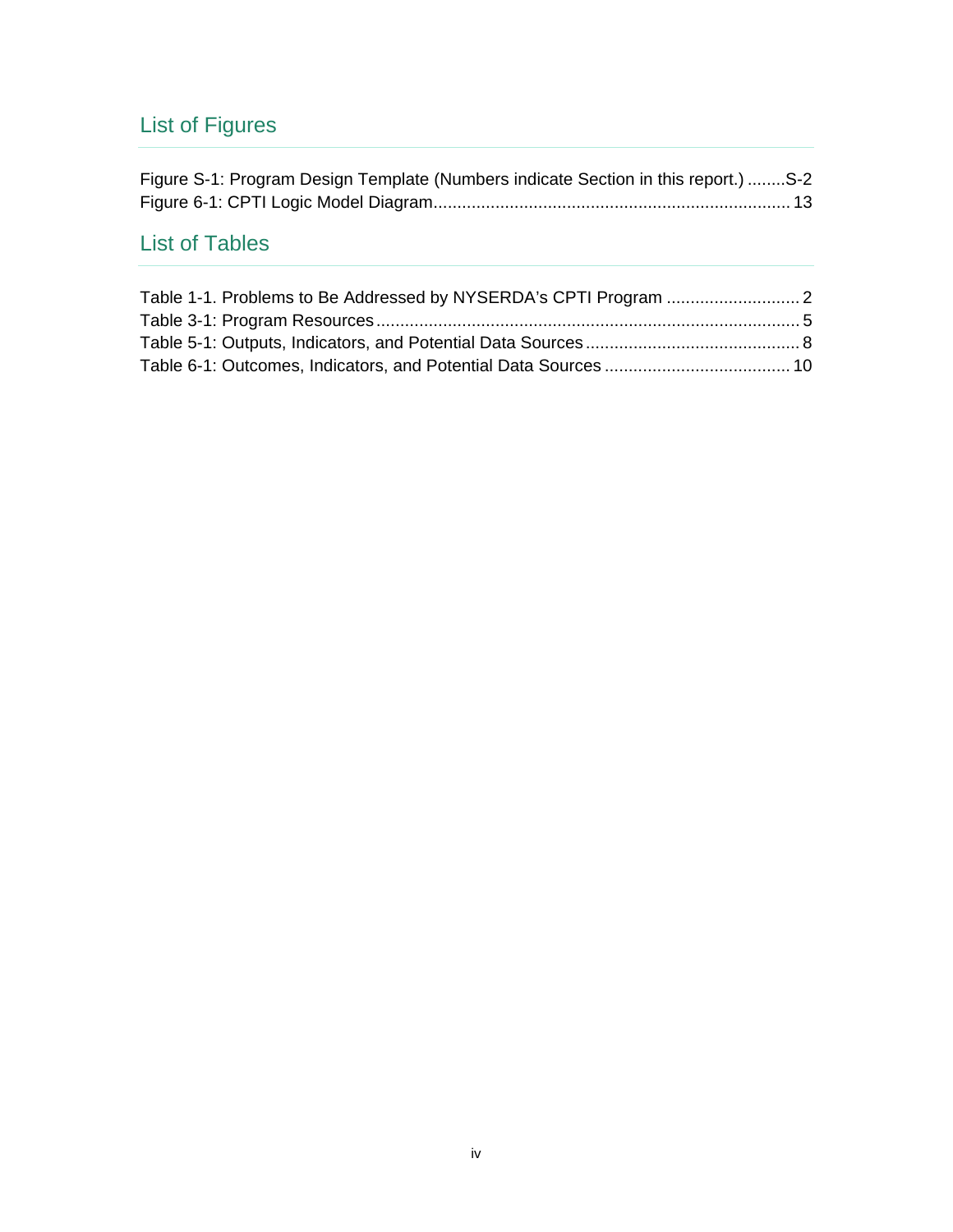### **Introduction**

 The Systems Benefits Charge (SBC) Plan funds public policy initiatives that are not expected to be The PSC issued the Order Continuing Systems Benefit Charge and Approving the Operating Plan for a (The Order) on October 24, 2011. The Order approved the T&MD portfolio proposed by the New York adequately addressed by New York's competitive electricity markets to advance the achievement and realization of the New York Public Service Commission (PSC) policy objectives. Furthermore, the SBC is designed to effect long-term changes in the New York energy sector to optimize the system and ratepayer benefits. The activities funded by the SBC include energy programs targeting efficiency measures, technology research and development, behavior and market change, and support for the low-income sector. Technology and Market Development (T&MD) Portfolio of System Benefits Charge-Funded Programs State Energy Research and Development Authority (NYSERDA) for the five-year period of January 1, 2012, through December 31, 2016. The Clean Power Technology Innovation Program under the SBC plan builds on previous efforts to support New York business and academic institutions in technology advancement and development of new and improved renewable power generation products.

This document is organized in the following eight sections:

- **1. Program Context, Stakeholders, Intent and Design:** This section describes the problem(s) the program is attempting to solve, or issues it will address and the regulatory and stakeholder environments (context) within which the program is working.
- **2. Program Objectives**: This section describes, at a high level, the program's ultimate purpose and targets.
- **3. Program Resources**: This section identifies the funding, workforce, partnership, and other resources the program is providing.
- **4. Program Activities**: This section describes the program's various stakeholder engagement, demonstration and commercialization progress, support activities, and marketing and outreach activities.
- **5. Program Outputs**: This section describes the anticipated immediate results associated with program activities. Outputs describe the specific products or accomplishments of program activities.
- **6. Program Outcomes**: This section describes expected achievements in the near, intermediate and longer term. Outcomes describe the specific changes that the program seeks to instill.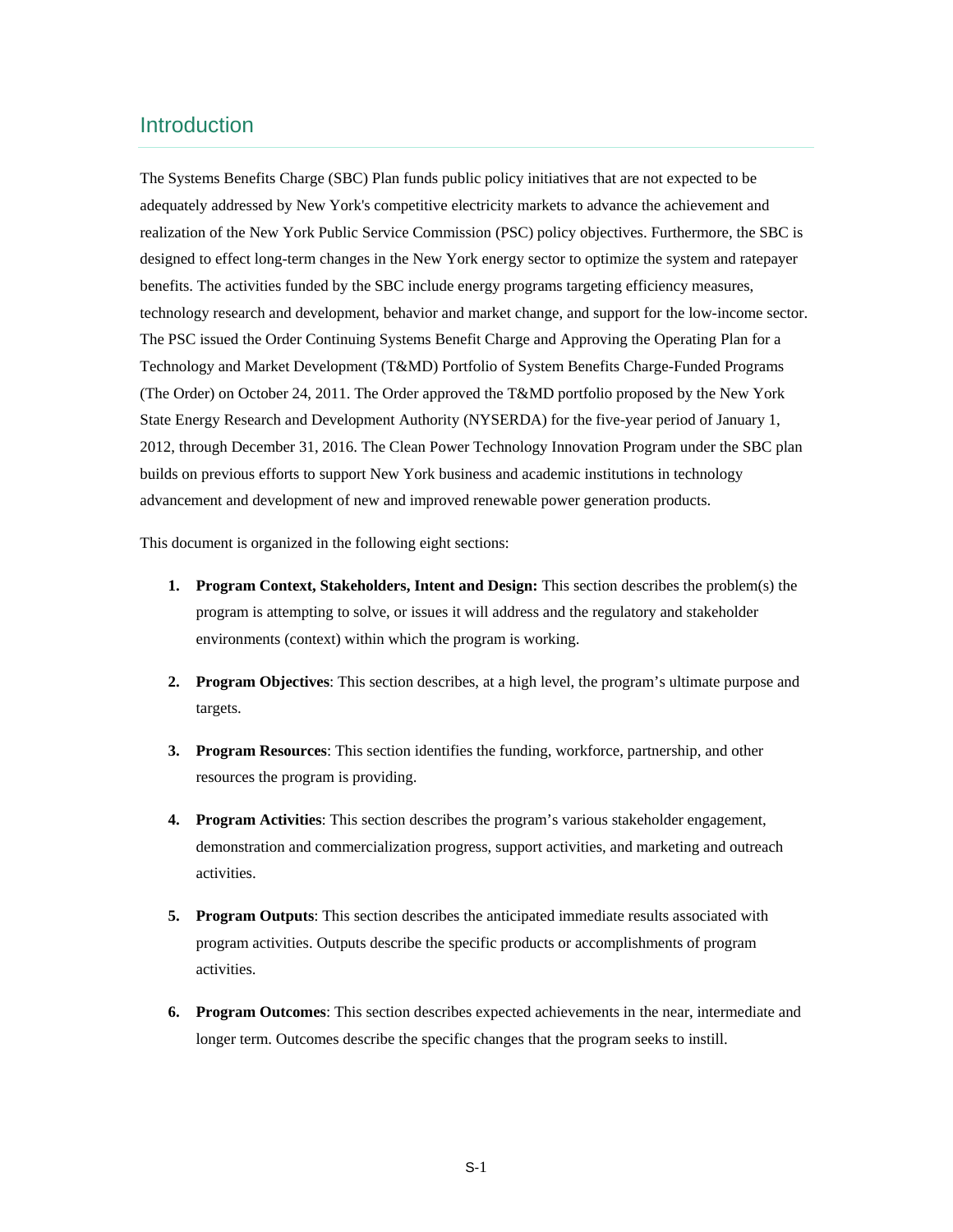- **7. Assumptions About Program**: This section describes assumptions about how program activities and outputs will lead to the desired near, intermediate and longer-term outcomes, including spillovers.
- **8. External Influences**: This section describes factors outside the program that may drive or constrain the achievement of outcomes.

Figure S-1 details the relationship between these eight items.



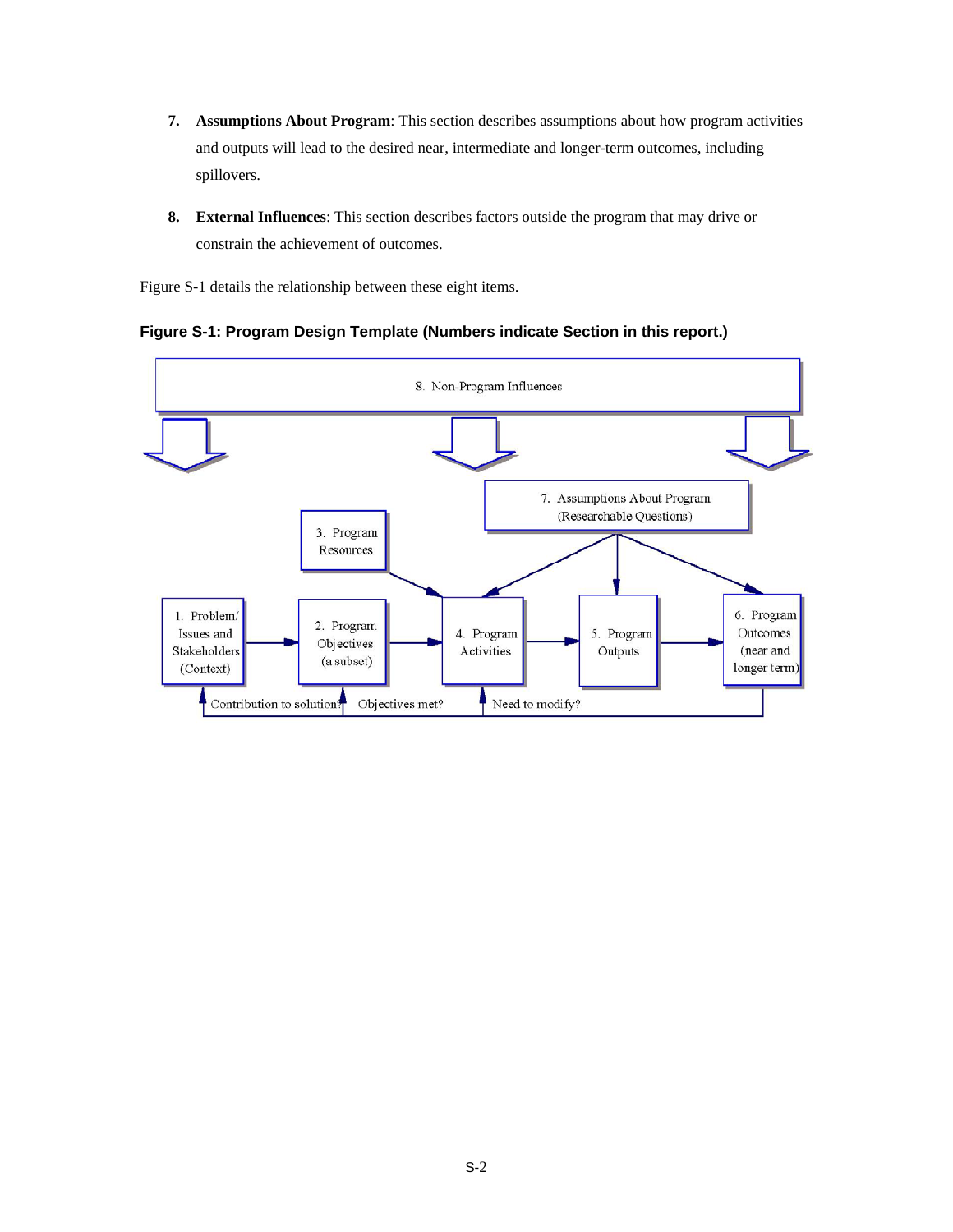### 1 Program Context, Stakeholders, Intent, and Design

 institutional impediments to the widespread use of clean power technologies. The Clean Power Technology Innovation (CPTI) Program is one of three initiatives funded under the Technology & Market Development (T&MD) portfolio's Advanced Clean Power Initiative. The CPTI Program seeks to assist New York State innovators in product development, and overcome barriers and

The purpose of the CPTI Program is to increase the growth of advanced clean power markets in New York by overcoming barriers to widespread adoption of clean power. The Program accomplishes this by supporting New York business and academic institutions in addressing barriers to increased market acceptance of clean power technologies and in technology development of new and improved clean power generation products.<sup>1</sup>

 necessary to meet the state's renewable power generation (RPS) and energy efficiency (EEPS) goals, Increasing indigenous renewable generation and the overall efficiency of energy generation are priorities articulated in the New York State Energy Plan. Developing a pipeline of clean energy resources is increase grid resiliency, and address the combined threats of climate change and dependency on volatile fossil fuel markets. Performance improvements and cost reductions require continued investment in technology innovation and marketplace acceptance. The development and testing of new power conversion systems and supporting technologies will benefit New York State's economy and exploit more fully the value of clean energy resources.<sup>2</sup>

 barriers can be further subdivided into three market areas: barriers affecting the supply side, mid-The CPTI Program is designed to address a wide range of barriers that directly affect the development and application of new products. As shown in Table 1-1, these barriers can be grouped into four general categories: Technical, Economic, Informational and Institutional/Market. Within these general categories, market/infrastructure barriers, and barriers affecting demand side market actors. Supply-side barriers are defined as obstacles that delay or impede the delivery and availability of a new product into the marketplace, such as limited funding for product development and testing. Mid-market/infrastructure barriers are defined as obstacles that impede the willingness or ability to provide or deliver the product, such as regulations, physical infrastructure, or business practices that slow adoption of a product into the marketplace. Demand-side barriers are defined as barriers that deter customer demand for a product, such as competing needs for capital, performance uncertainties, and information or search costs. As shown in

<sup>&</sup>lt;sup>1</sup> NYSERDA TMD Operating Plan, February 2013, Section 9.1.2-Advanced Clean Power (9.12)

<sup>&</sup>lt;sup>2</sup> NYSERDA TMD Operating Plan, February 2013, Section 9.1.2-Advanced Clean Power (9.12)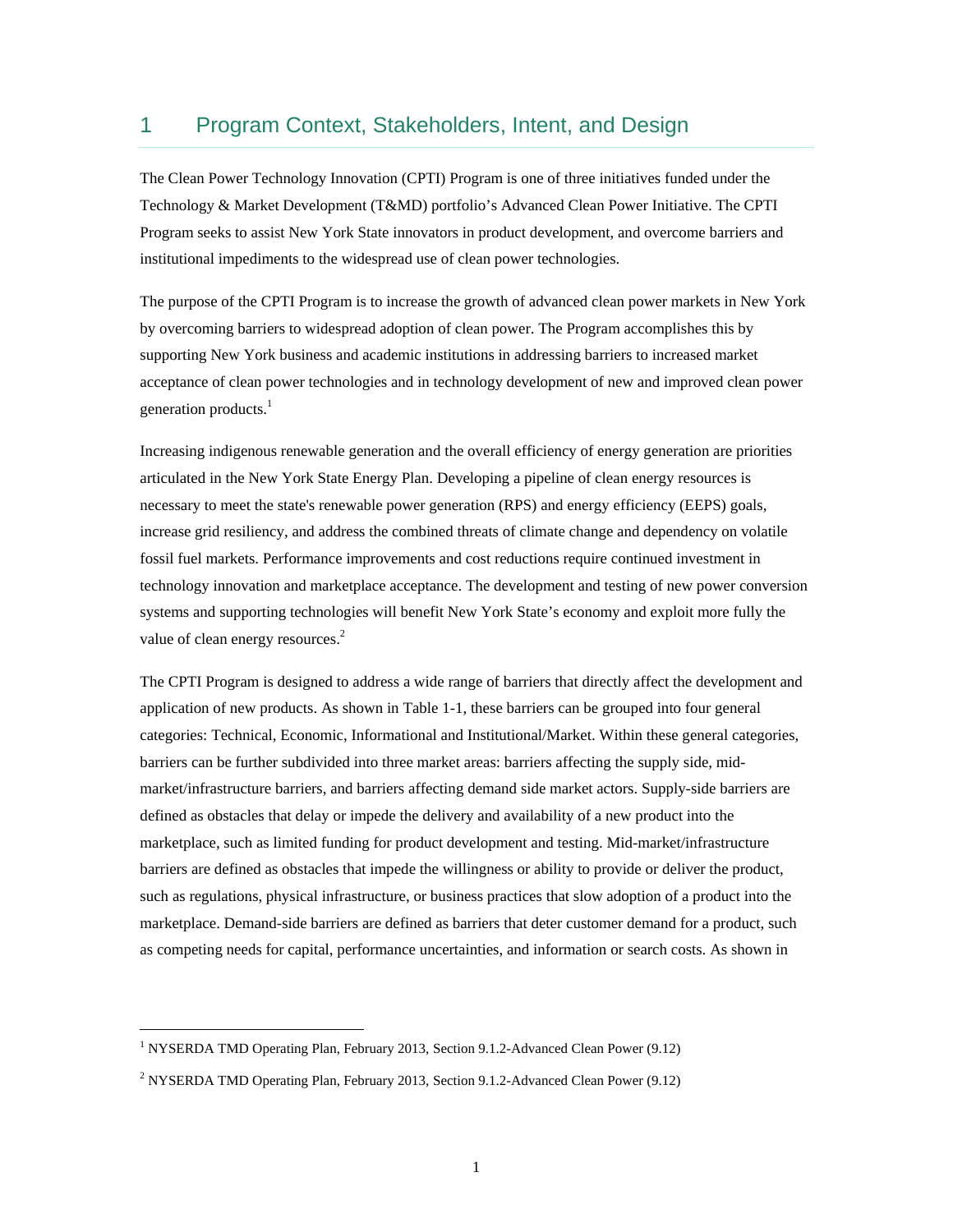Table 1-1, NYSERDA is just one of many stakeholders (market actors) involved in addressing these barriers. Table 1-1 provides a summary list of these four types of barriers addressed by the CPTI Program.<sup>3</sup>

|                                          | <b>Barriers</b>                                                                                                                                                                                              | <b>Stakeholders Impacted</b><br>and/or Involved                                           |  |
|------------------------------------------|--------------------------------------------------------------------------------------------------------------------------------------------------------------------------------------------------------------|-------------------------------------------------------------------------------------------|--|
|                                          | <b>Technical Barriers</b>                                                                                                                                                                                    |                                                                                           |  |
| a)                                       | Technical barriers that require further research and testing to produce<br>functionally-viable advanced clean power systems (supply-side)                                                                    | Product Developers, Product<br>Manufacturers, Product                                     |  |
| b)                                       | Replicating the clean power systems across different facilities<br>(demand-side)                                                                                                                             | Installers & Technicians,<br>Regulatory Agencies, End-<br>Users, Customers                |  |
| C)                                       | Clean power systems technical compatibility with rules, regulations or<br>standards (supply-side and mid-market/infrastructure)                                                                              |                                                                                           |  |
|                                          | <b>Economic Barriers</b>                                                                                                                                                                                     |                                                                                           |  |
| a)                                       | Lack of funding for clean power systems development, testing and<br>evaluation, due to market and technical risk (supply-side)                                                                               | Product Developers, Private<br>Sector Investors, Regulatory                               |  |
| b)                                       | High installation, operation, and maintenance costs of clean power<br>system demonstrations (supply-side and midmarket/infrastructure)                                                                       | Agencies, End-Users,<br>Customers                                                         |  |
| C)                                       | Compensation for all benefits of clean power not always realized,<br>hindering the cost effectiveness of clean power systems (supply, mid-<br>market, demand)                                                |                                                                                           |  |
|                                          | <b>Informational Barriers</b>                                                                                                                                                                                |                                                                                           |  |
| a)                                       | Uncertainty regarding clean power system performance due to a lack<br>of verification (mid-market/infrastructure and demand-side)                                                                            | Public Energy Efficiency Policy<br>and Program Staff, Technology                          |  |
| b)                                       | Proven benefits of clean power systems are not widely disseminated<br>or perceived by customers (demand-side)                                                                                                | End-Users, Technology<br>Suppliers (Wholesalers and<br>Retailers), Building Owners and    |  |
| C)                                       | Lack of technology "best practice" information for clean power<br>systems (e.g., optimal end-user characteristics, required<br>complementary technologies, recommended product "templates")<br>(demand-side) | Managers, Building<br>Architects/Engineers/Designers,<br><b>Energy Services Companies</b> |  |
| d)                                       | End-users are not aware of available clean power system<br>technologies (demand-side)                                                                                                                        |                                                                                           |  |
| <b>Institutional and Market Barriers</b> |                                                                                                                                                                                                              |                                                                                           |  |
| a)                                       | Codes and regulations (permitting, tariffs, etc.) may not favor clean<br>power systems (mid-market/infrastructure)                                                                                           | R&D Organizations, Investors,<br>Private and Public Rating                                |  |
| b)                                       | Resistance to clean power systems from utilities and other customers<br>who are hesitant to adopt a new technology or system (mid-<br>market/infrastructure)                                                 | Organizations, Utility<br>Companies, End-Users,<br>Customers                              |  |
| C)                                       | Lack of uniform interconnection standards between clean power<br>systems installations and the utilities' distribution grids (mid-<br>market/infrastructure)                                                 |                                                                                           |  |

### **Table 1-1. Problems to Be Addressed by NYSERDA's CPTI Program<sup>4</sup>**

 3 NYSERDA Distributed Energy Resources Program: Program Logic Model Report. September 28, 2007

<sup>&</sup>lt;sup>4</sup> NYSERDA Distributed Energy Resources Program: Program Logic Model Report (4)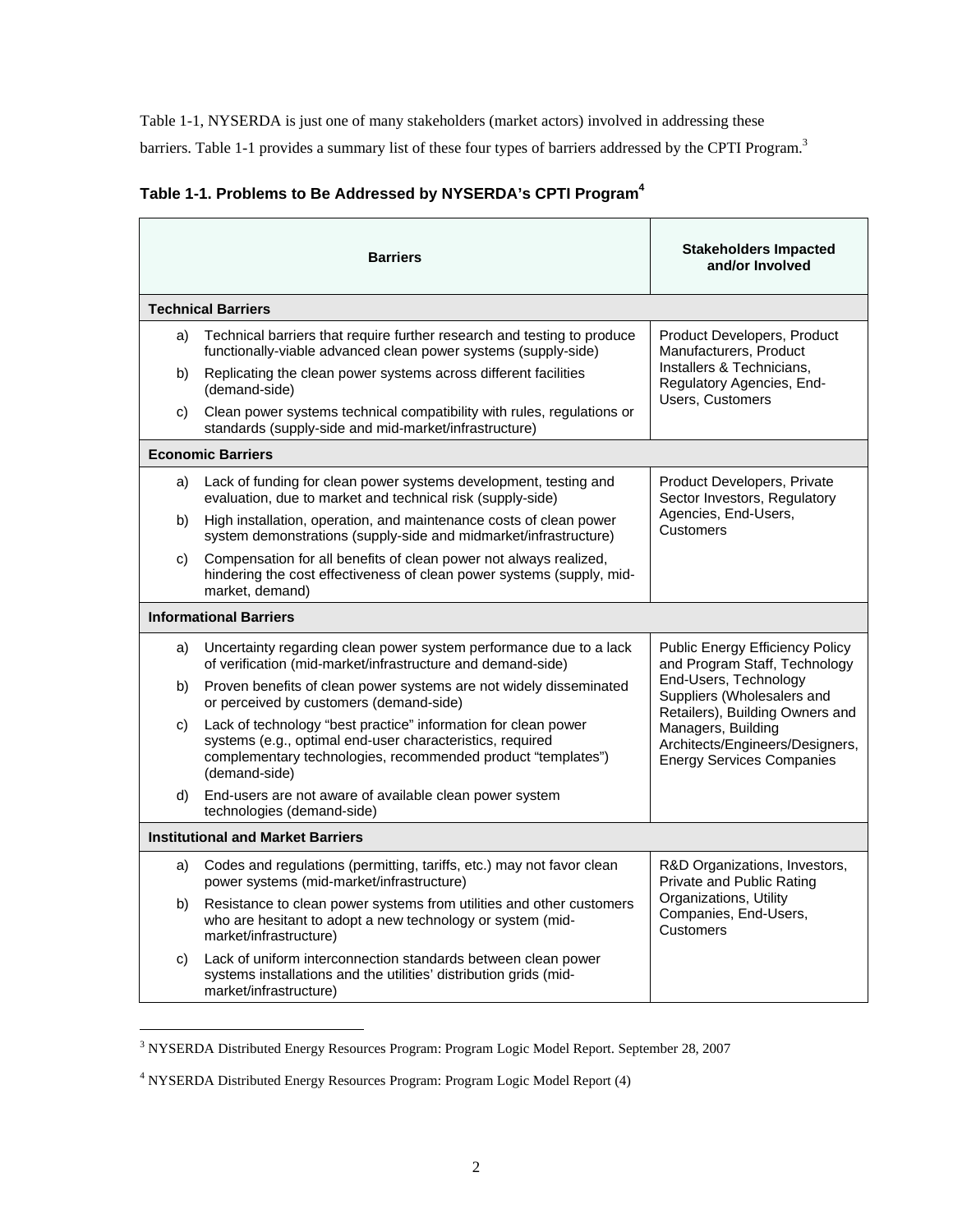## 2 Objectives (High Level)

The ultimate goal of the CPTI Program is to reduce costs and increase market acceptance of clean power generation and provide consumers new clean power options with improved performance and lower cost.

The targeted objectives of the CPTI Program include the following<sup>5</sup>:

- Contract 51 clean power technology projects.
- Complete 51 clean power technology projects.
- Support 64 clean energy companies.
- Help 8 clean power technologies reach commercial availability.
- Generate \$55 million in commercial sales of supported clean power technologies.
- Generate \$65 million of leveraged funds (co-funding and outside investment) for clean power technology projects.
- Develop and commercialize clean power technology systems that enhance energy management (demand and peak-load management benefits), increase reliability of the electricity grid, and reduce emissions.
- Disseminate objective information about clean power technology systems, which helps improve decision-making and the selection of technologies by stakeholders and customers.
- Increase market adoption of clean power technology systems in New York State.
- Help to overcome some of the related technical, economic, informational and institutional barriers noted in Table 1-1 above.

Strategies NYSERDA will implement to help achieve its desired CPTI program objectives include:<sup>6</sup>

- Funding technology feasibility studies and product development projects through competitive PONs: NYSERDA's primary operational strategy for implementing its R&D programs is to identify and select projects through a competitive solicitation process and then provide funding and technical assistance to make projects successful.
- Supporting technology demonstrations: A key strategy for advancing new clean power technology technologies, make improvements in the technology, and ultimately expand market penetration. systems is to provide customers with objective information on the cost and performance of the technology in a variety of applications. This provides necessary data to assess the risk of new

<sup>&</sup>lt;sup>5</sup> NYSERDA T&MD Operating Plan, February 2013, Section 9-Technology & Market Development Initiatives; pages 9-20 through 9-21 (Table 9-4).

<sup>&</sup>lt;sup>6</sup> NYSERDA Distributed Energy Resources Program: Program Logic Model Report (5).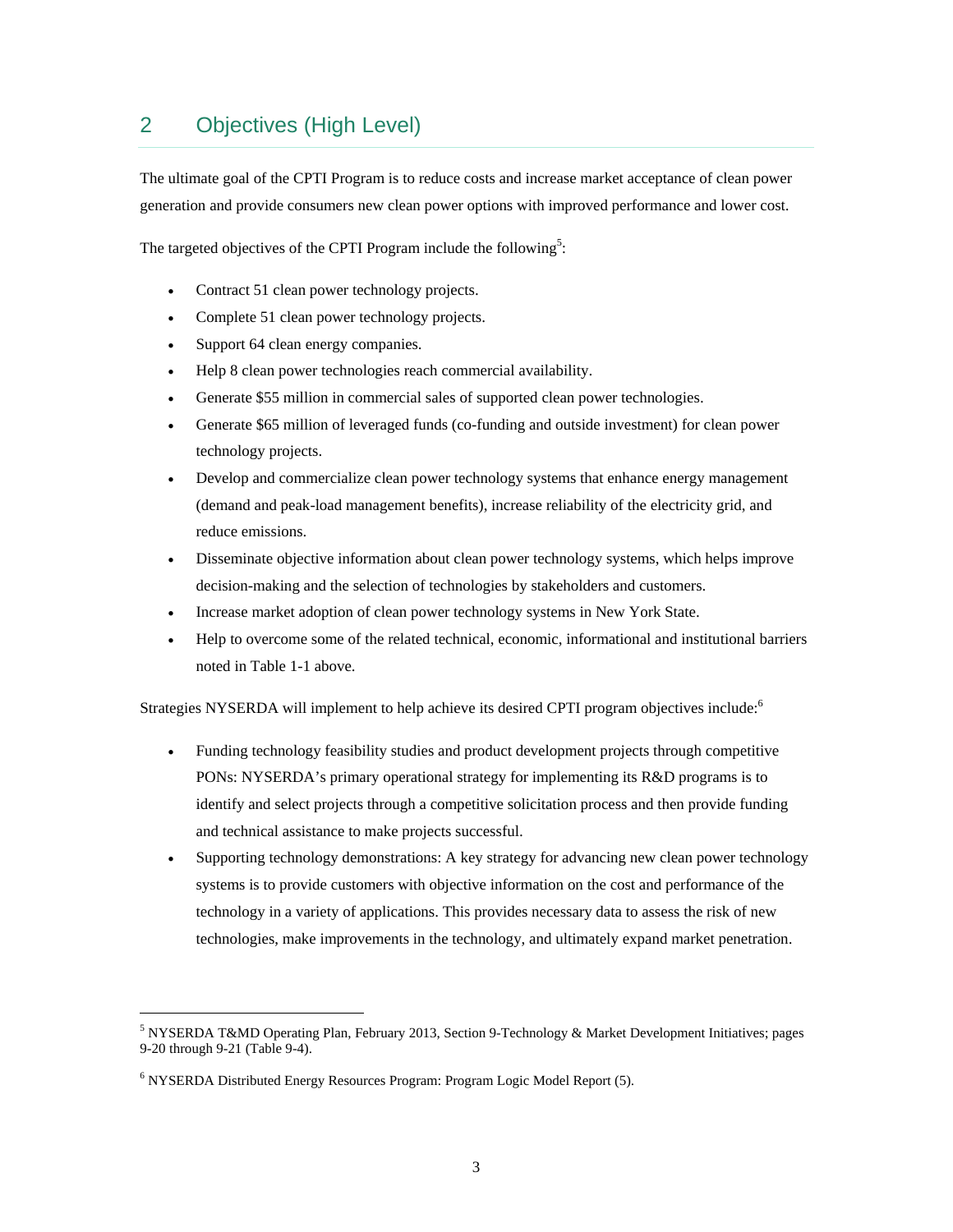Extensive stakeholder and expert input: An important R&D staff responsibility is maintaining awareness of emerging developments in the energy and environmental arenas by regularly interacting with stakeholders (utility companies, regulatory agencies, manufacturers) and experts in various energy and environmental fields.

The program will utilize the following tactics when implementing these strategies<sup>7</sup>:

- Funding higher risk projects in phases, and requiring the successful completion of milestones before beginning the next phase.
- Supporting projects that can offer quantifiable energy benefits and significant statewide benefits.
- Requiring cost sharing by project sponsors to encourage serious efforts, ownership and use of the project results.
- Encouraging, through the proposal process, teaming to enhance the likelihood of project success. Teams can include commercial firms, industry associations, universities, government agencies, and end-users.
- Supporting projects that address specific issues related to the transition to competitive energy markets (e.g., refining technology so it is easy to replicate, identifying the most marketable aspects of the technology for consumers).
- Providing investors and end-users with opportunities to directly observe and participate in trials of new technologies and collect credible information on performance and cost.
- Emphasizing projects that will produce deployable solutions, as opposed to basic research.

Through successful selection and implementation of specific projects, this program should lead to the development, testing, and commercialization of new distributed energy products that will provide benefits to electric ratepayers and provide opportunities for economic development in New York State.

<sup>&</sup>lt;sup>7</sup> NYSERDA Distributed Energy Resources Program: Program Logic Model Report (5-6).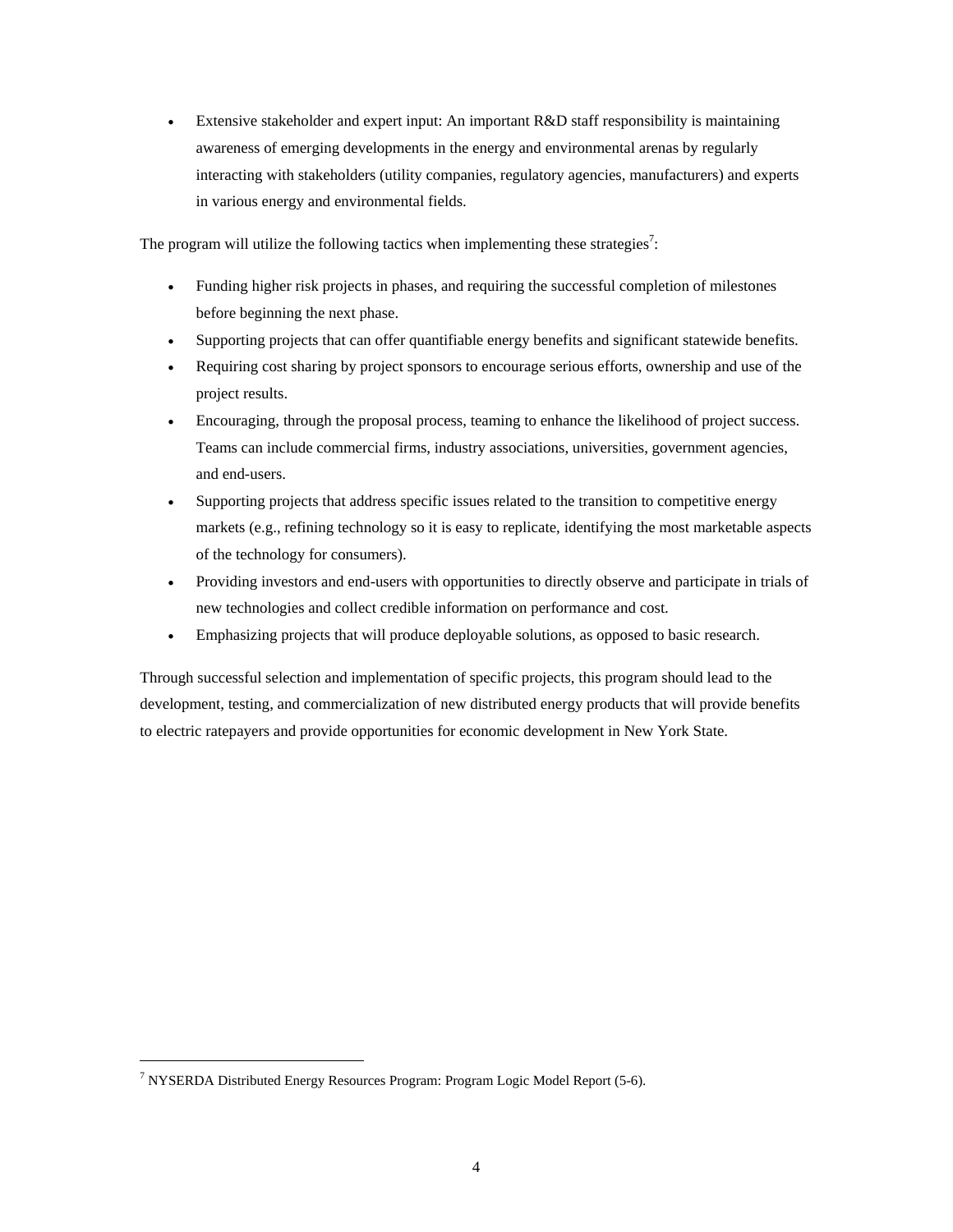## 3 Resources

 intangible resources for the overall System Benefits Charge budget for the CPTI Program. This section identifies the dollar, workforce, and partnership resources that the CPTI Program requires. Table 3-1 outlines the resources (or inputs), including funding sources, staff resources, external and

|  |  |  | Table 3-1: Program Resources |
|--|--|--|------------------------------|
|--|--|--|------------------------------|

| <b>SBC Funding for CPTI</b>                                                                           |  |  |
|-------------------------------------------------------------------------------------------------------|--|--|
| Advanced Clean Power: \$51,771,962 (2012-2016)<br>$\bullet$                                           |  |  |
| Clean Power Technology Innovation: \$27,826,749<br>$\circ$                                            |  |  |
| <b>NYSERDA Staff Resources</b>                                                                        |  |  |
| 2-3 FTEs<br>$\bullet$                                                                                 |  |  |
| <b>Resources External to the CPTI Program</b>                                                         |  |  |
| <b>Technical Evaluation Panels</b><br>$\bullet$                                                       |  |  |
| Renewable Portfolio Standard                                                                          |  |  |
| <b>Closely Related NYSERDA Programs</b>                                                               |  |  |
| Solar Cost Reduction<br>$\bullet$                                                                     |  |  |
| NY-BEST                                                                                               |  |  |
| Workforce Development Program                                                                         |  |  |
| Resource Development Program                                                                          |  |  |
| CHP Performance                                                                                       |  |  |
| CHP Aggregation and Acceleration                                                                      |  |  |
| Emerging Technologies and Accelerated Commercialization Program                                       |  |  |
| Transformative Technologies for Energy-Efficient Manufacturing                                        |  |  |
| <b>Intangible Resources</b>                                                                           |  |  |
| NYSERDA's credibility and relationships with the industry, key players, and stakeholders<br>$\bullet$ |  |  |
| NYSERDA's experience with product development, demonstration, and information<br>$\bullet$            |  |  |
| dissemination projects                                                                                |  |  |
| Existing awareness of NYSERDA among market actors                                                     |  |  |
| Sources:<br>NYSERDA T&MD Operating Plan, February 2013, Section 9-Technology & Market Development     |  |  |
| Initiatives; page 9-19 (Table 9-3).<br>Interviews with CPTI program staff, April 2014-June 2014.      |  |  |
| NYSERDA Distributed Energy Resources Program: Program Logic Model Report. September 28,<br>2007.      |  |  |
|                                                                                                       |  |  |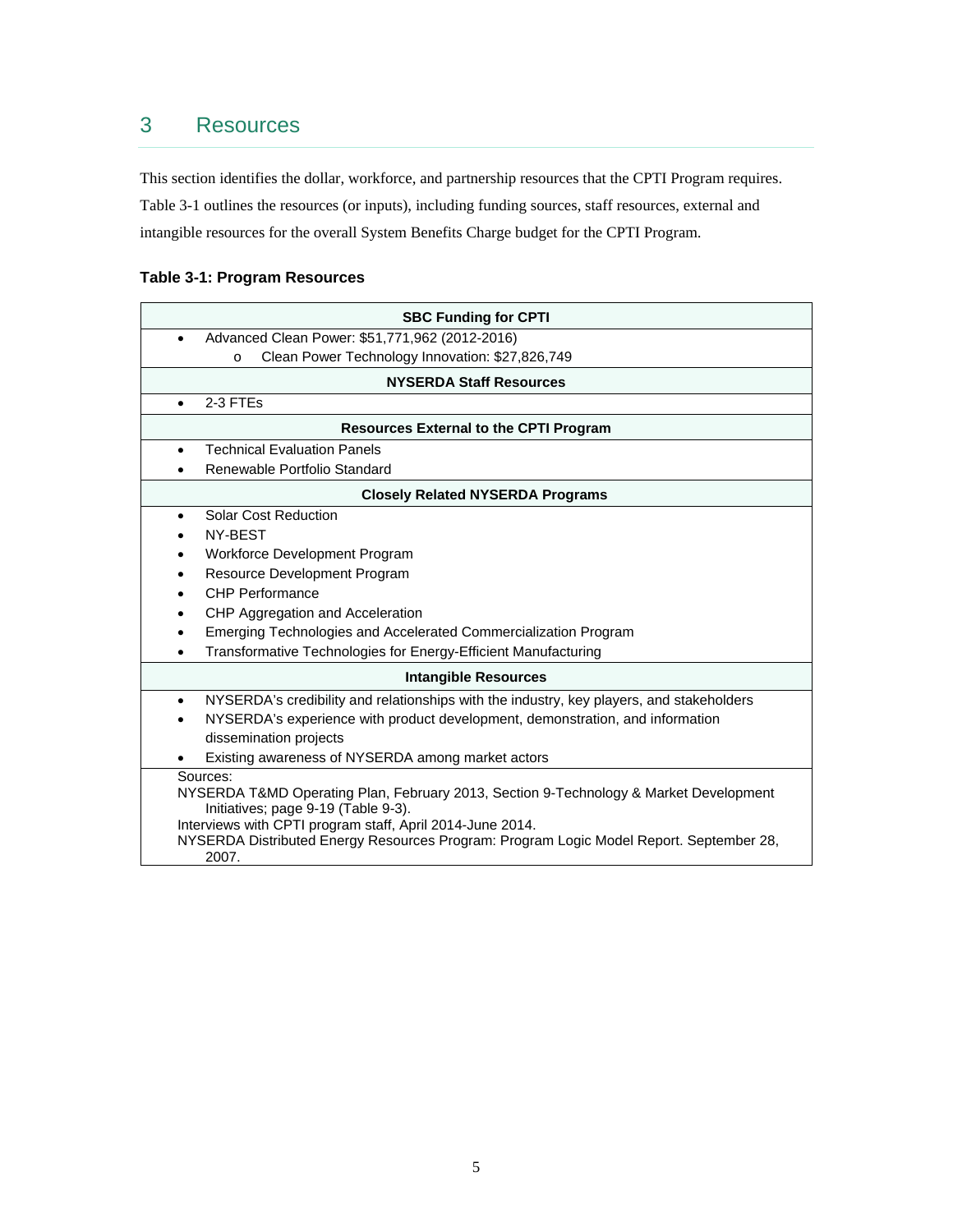### 4 Program Activities

This section describes the activities that the CPTI Program delivers in order to achieve its objectives.

 Under the first and second rounds of SBC funding, the Distributed Energy Resources Program (the systems installed in the previous rounds at a lower cost to NYSERDA.<sup>8</sup> Under the current round of funding, the CPTI program has maintained its product development and demonstration focus while adding supplementary activities to reduce market and institutional barriers through technology facilitation projects. predecessor program to CPTI) focused on distributed energy resource (DER) power systems product and business model development, demonstration, information dissemination, and coordination with policymakers. Under the third round of SBC funding, the program continued the work of the first two rounds to develop, demonstrate, raise awareness of, and promote favorable regulations for DER systems. A new focus included a performance-based incentive program for the replication of successful DG-CHP

Support for these technologies is being provided through NYSERDA's Clean Power Technology Innovation program through a variety of activities that can be organized into six primary categories<sup>9</sup>:

- project selection, funding and project management activities. *1.* Project Development and Selection. These activities are completed by NYSERDA program staff and include prioritization of proposal solicitations called Program Opportunity Notices (PONs),
- *2. Implement Technology Facilitation Projects.* These activities are primarily completed by successful project bidders and are expected to reduce a variety of institutional and market barriers facing the commercialization or the use of a clean power technology.
- *3. Implement Early-Stage Product Development.* These activities are primarily completed by specific product manufactured in New York State. New business models are developed and best successful project bidders and escort selected clean power system products and technologies through the product development cycle. Early-stage product development activities assess the technical and market feasibility of a product concept with a focus on developing or improving a practices are employed to integrate newly commercialized products and technologies into the marketplace.

<sup>&</sup>lt;sup>8</sup> NYSERDA Distributed Energy Resources Program: Program Logic Model Report (7-8); Interviews with NYSERDA program staff.

<sup>&</sup>lt;sup>9</sup> PON 2569 Advanced Clean Power Technologies, 2012-2013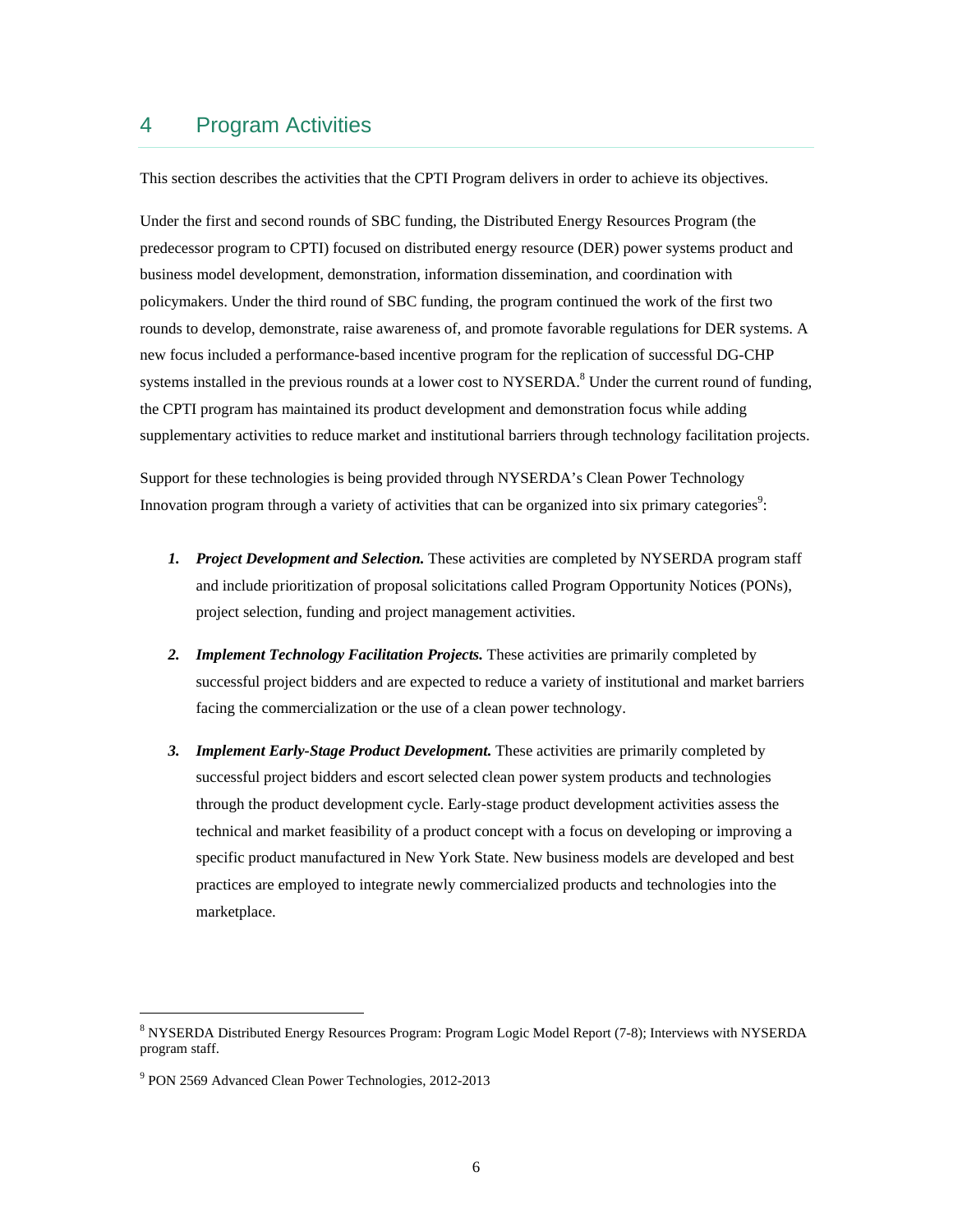- *4. Implement Product Development Projects.* These activities are primarily completed by successful project bidders and escort selected clean power system products and technologies through the product development cycle. Product development activities include prototype design, lab testing, product refinement, milestone completion, and finally commercialization. New business models are developed and best practices are employed to integrate newly commercialized products and technologies into the marketplace.
- *5. Implement Demonstration Feasibility Assessments*. These activities are primarily completed by NYSERDA staff and successful project bidders to identify promising clean power products and technologies. Feasibility studies assess the feasibility and effectiveness of new or under-utilized clean power technologies at a New York site. Studies are expected to lead to a proposal under Product Demonstrations and are intended to support project development activity.
- *6. Implement Product Demonstration Projects.* These activities are conducted by successful project bidders and include installing, maintaining, and monitoring the performance of clean power demonstrations. Cost sharing is available for innovative demonstrations and the replication of previous successful demonstrations. Demonstrations raise awareness among end-users and project developers of clean power related issues and subsequently allow for product improvements and increased acceptance of clean power technologies in New York State.

A number of these activities include actions that communicate results of product development and demonstration to selected stakeholders and the public. These information dissemination activities might include white papers, case studies, stakeholder conferences and workshops, and other similar activities. These activities are conducted by successful are most likely to be funded under technology facilitation projects but could fall under other funded projects.

The CPTI program and its predecessors have produced a number of similar technology-specific programs as a result of the above activities. Although not a specific activity, the CPTI program may be thought of as an incubator program for related programs that mature and emerge from CPTI. These include battery storage, CHP, and photovoltaic balance of systems programs, which have received targeted funding under the T&MD portfolio. As a result, CPTI activities tend to focus less on those technologies in the above activities. Although not a formal activity, the CPTI program closely coordinates with other related NYSERDA programs (as identified in Table 3-1) to avoid redundant efforts while identifying synergistic opportunities between the closely related programs. These coordination efforts result in more targeted PONs and may increase the overall effectiveness of the programs.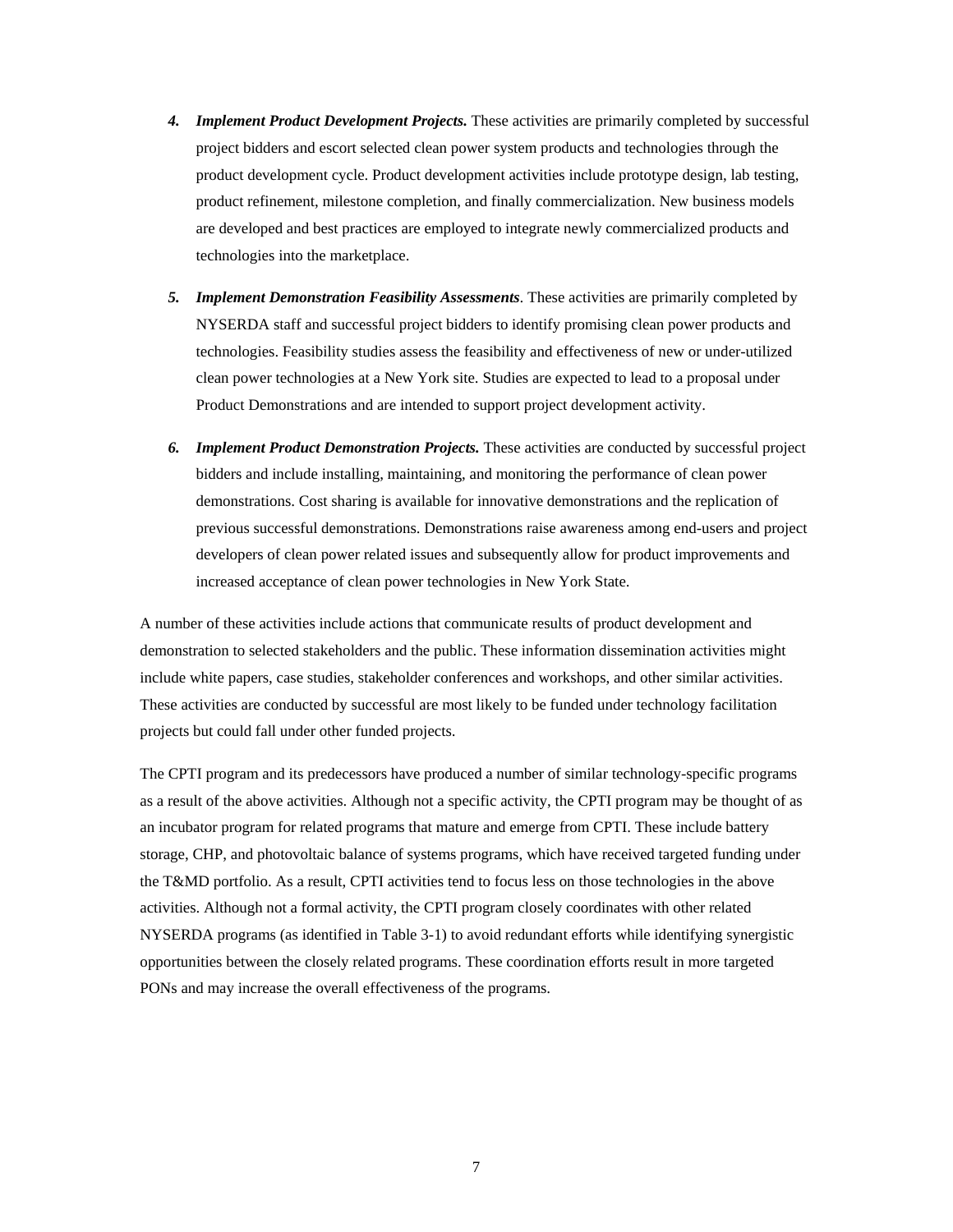## 5 Program Outputs

 This section describes the anticipated immediate results associated with program activities in a table of outputs with indicators and potential data sources for those indicators.

| <b>Outputs</b>                                                                                           | <b>Indicators</b>                                                                                                      | <b>Data Sources and</b><br><b>Potential Collection</b><br><b>Approaches</b>             |  |
|----------------------------------------------------------------------------------------------------------|------------------------------------------------------------------------------------------------------------------------|-----------------------------------------------------------------------------------------|--|
| <b>Outputs from Project Development and Selection</b>                                                    |                                                                                                                        |                                                                                         |  |
| Project types prioritized, eligibility<br>established                                                    | Types of projects/preferences and<br>associated solicitation eligibility<br>requirements                               | Program files, PONs, and<br><b>RFP</b> documents                                        |  |
| Solicitations issued                                                                                     | Number of PONs issued by focus<br>area                                                                                 | Program files, projects<br>database, and PONs                                           |  |
| Proposals/projects selected for<br>funding                                                               | Number and types of projects<br>selected for funding, by focus area                                                    | Projects database                                                                       |  |
| Projects completed                                                                                       | Number of projects completed                                                                                           |                                                                                         |  |
| Clean energy companies receiving<br>support                                                              | Number of clean energy companies<br>receiving funding                                                                  | Program files, project<br>reports, interviews with<br>program staff and<br>participants |  |
| Funding leveraged from selected<br>projects                                                              | Amount of funding contributed by<br>selected projects                                                                  | Projects database                                                                       |  |
| <b>Outputs from Implement Technology Facilitation Activities</b>                                         |                                                                                                                        |                                                                                         |  |
| Barriers to implementation of clean<br>energy addressed/reduced                                          | Number and nature of barriers<br>reduced; number, nature of<br>organizations involved                                  | Program files, project<br>reports, interviews with<br>program staff and<br>participants |  |
| White papers, case studies,<br>stakeholder conferences and<br>workshops <sup>11</sup>                    | Number and nature of informational<br>materials and presentation<br>developed; Number of<br>conferences/workshops held | Program files, project<br>reports                                                       |  |
| Outputs from Implement Early-Stage Product Development Activities                                        |                                                                                                                        |                                                                                         |  |
| Prototypes developed, and/or<br>processes modeled, theories<br>tested, and/or subcomponents<br>developed | Nature of prototypes developed;<br>processes modeled, theories tested,<br>or subcomponents developed                   | Program files, project<br>reports                                                       |  |
| Feasibility of technology reported                                                                       | Documented feasibility of<br>technology reported to NYSERDA                                                            |                                                                                         |  |
| Project specific goals met                                                                               | Percent of project specific goals met                                                                                  |                                                                                         |  |

|  |  | Table 5-1: Outputs, Indicators, and Potential Data Sources <sup>10</sup> |  |  |
|--|--|--------------------------------------------------------------------------|--|--|
|--|--|--------------------------------------------------------------------------|--|--|

<sup>&</sup>lt;sup>10</sup> Interviews with CPTI program staff, April 2014-June 2014; NYSERDA Distributed Energy Resources Program: Program Logic Model Report. September 28, 2007.

<sup>&</sup>lt;sup>11</sup> These outputs can be produced from any funded activity but are more likely to happen in Technology Facilitation projects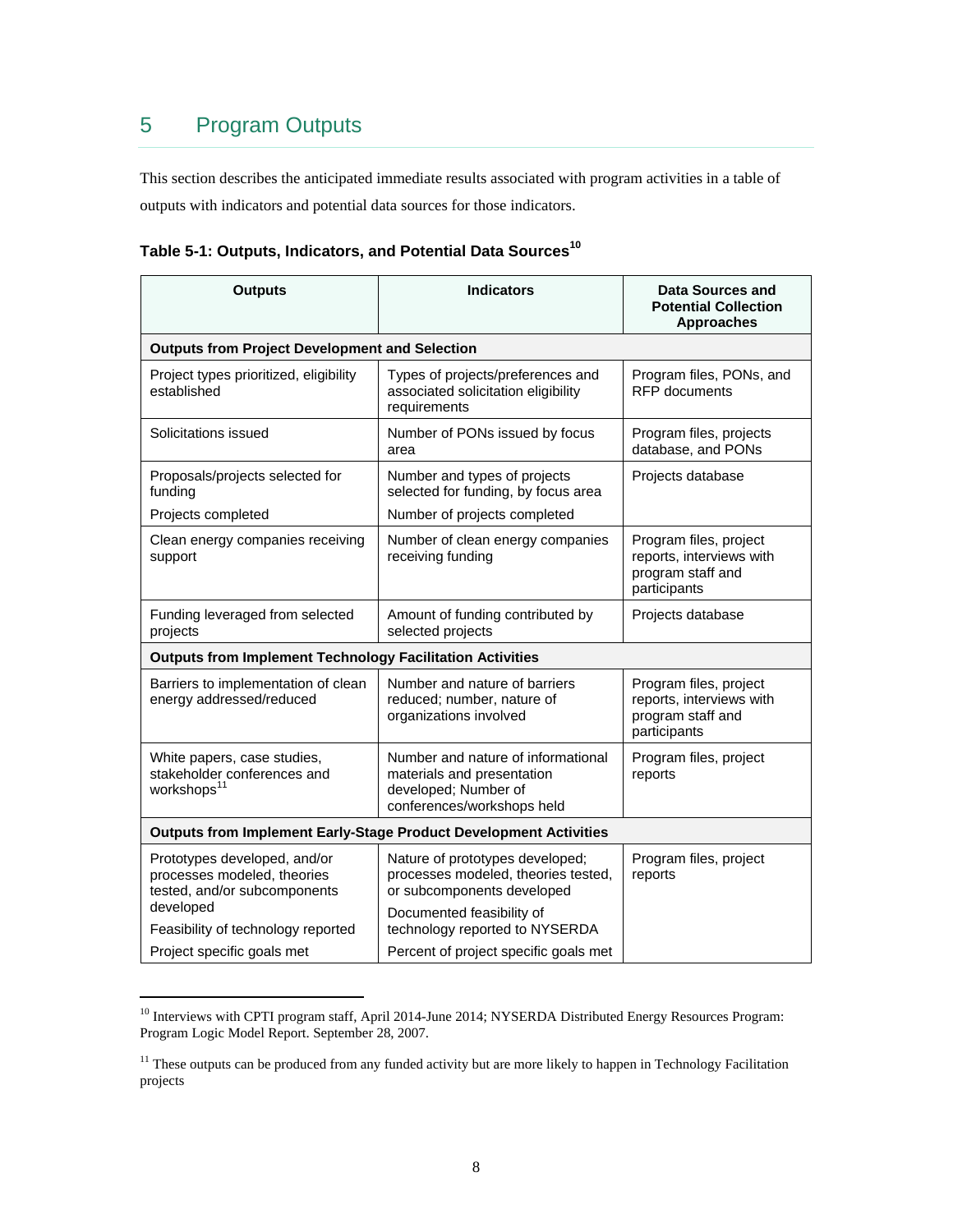| <b>Outputs</b>                                                                                                                    | <b>Indicators</b>                                                                                           | Data Sources and<br><b>Potential Collection</b><br><b>Approaches</b> |  |
|-----------------------------------------------------------------------------------------------------------------------------------|-------------------------------------------------------------------------------------------------------------|----------------------------------------------------------------------|--|
| <b>Outputs from Implement Product Development Activities</b>                                                                      |                                                                                                             |                                                                      |  |
| Prototypes refined, and/or<br>subcomponents developed into<br>systems, and/or process models<br>validated, and/or products field- | Nature of prototypes completed,<br>systems developed, process models<br>validated, or products field-tested | Program files, project<br>reports                                    |  |
| tested                                                                                                                            | Percent of project specific goals met                                                                       |                                                                      |  |
| Project specific goals met                                                                                                        |                                                                                                             |                                                                      |  |
| <b>Outputs from Implement Demonstration Feasibility Studies Activities</b>                                                        |                                                                                                             |                                                                      |  |
| Power systems technology and<br>product feasibility studies                                                                       | Number of and nature of<br>demonstration feasibility studies<br>completed                                   | Program files, project<br>reports                                    |  |
|                                                                                                                                   | Documented feasibility of<br>demonstrations                                                                 |                                                                      |  |
| <b>Outputs from Implement Product Demonstration Activities</b>                                                                    |                                                                                                             |                                                                      |  |
| Innovative pilot studies and system<br>demonstrations                                                                             | Number of innovative<br>demonstrations installed                                                            | Program files, project<br>reports                                    |  |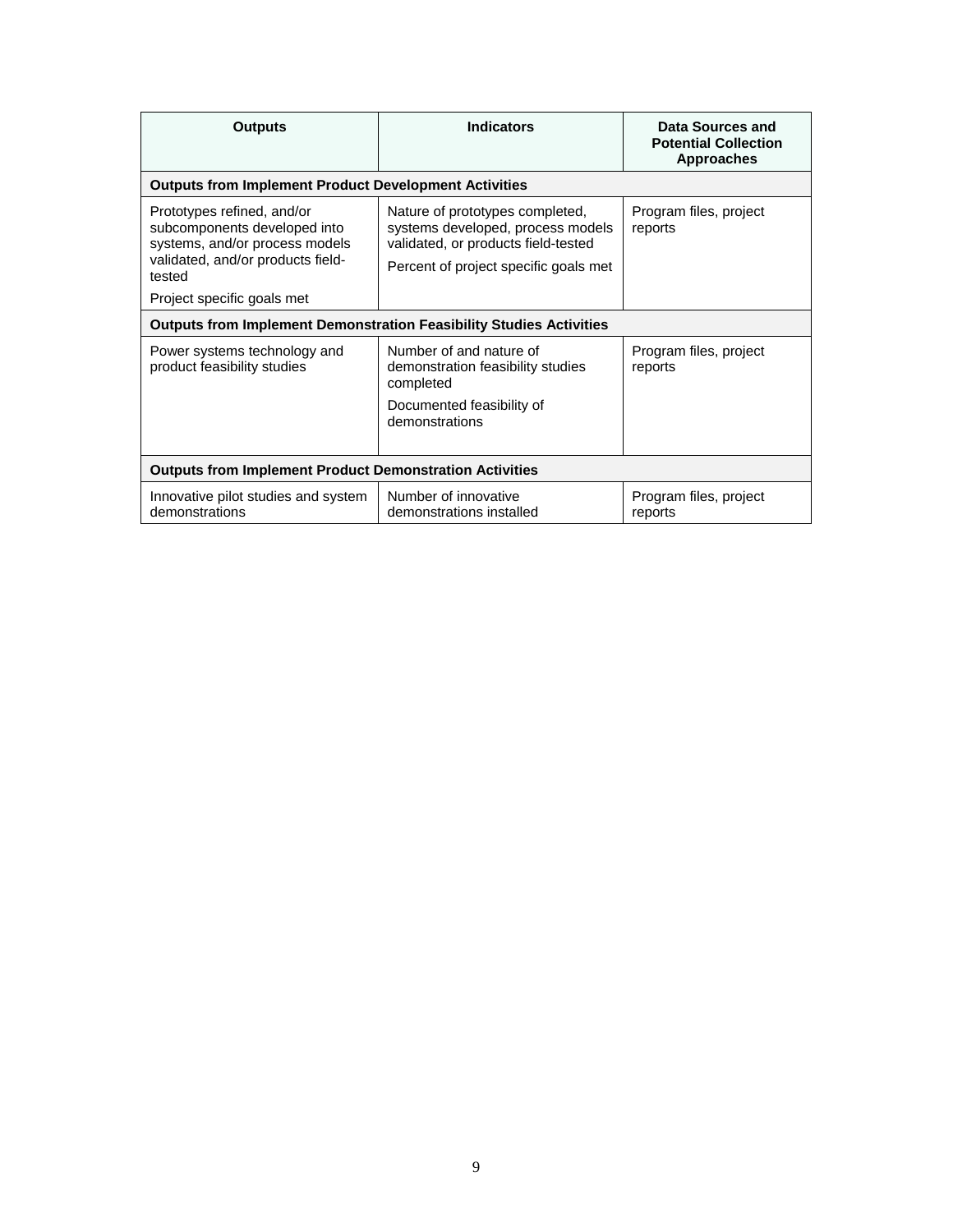## 6 Program Outcomes and Logic Diagram

This section presents more information regarding anticipated short, medium and long-term outcomes and associated indicators. Sources where data on specific indicators can be obtained to document achievement of these outcomes are also noted in Table 6-1, where applicable.

This section also presents NYSERDA's CPTI Program logic model diagram (Figure 6-1) showing activities, outputs, a series of outcomes, and the relationships among these. The diagram also includes Inputs and External Influences with no detail, since that information is included in Sections 3 and 8. The diagram presents information provided in Sections 2, 4, 5, and 6 at a higher level.

| <b>Outcomes</b>                                                               | <b>Indicators</b>                                                                                                                          | Data Sources and<br><b>Potential Collection</b><br><b>Approaches</b> |  |
|-------------------------------------------------------------------------------|--------------------------------------------------------------------------------------------------------------------------------------------|----------------------------------------------------------------------|--|
|                                                                               | Short-Term Outcomes from Engage Stakeholders and Select Projects/Technologies                                                              |                                                                      |  |
| Diverse set of proposals<br>attracted<br>Strategic and flexible program       | Number and nature of program focus<br>areas<br>Types of funded program activities                                                          | Program files, PONs and<br><b>RFPs</b>                               |  |
| portfolio                                                                     | Program ability to promote<br>unanticipated technologies and<br>products                                                                   | Interviews with program<br>staff and stakeholders                    |  |
| Short-Term Outcomes from Implement Technology Facilitation Activities         |                                                                                                                                            |                                                                      |  |
| Barriers recognized<br>Barrier reduction strategies                           | Number and nature of barriers<br>recognized                                                                                                | Program files, project<br>reports                                    |  |
| identified                                                                    | Number and nature of actions taken to<br>reduce market and institutional<br>barriers (e.g. regulatory actions taken<br>to reduce barriers) | Interviews with program<br>staff, participants, and<br>stakeholders  |  |
|                                                                               |                                                                                                                                            | Market and institutional<br>documents                                |  |
| Short-Term Outcomes from Implement Early-stage Product Development Activities |                                                                                                                                            |                                                                      |  |
| Technical and commercial<br>feasibility of technologies                       | Percent of technologies and products<br>that achieve milestones/meet project<br>goals                                                      | Program files, project<br>reports                                    |  |
| determined                                                                    |                                                                                                                                            | Interviews with program<br>staff and stakeholders                    |  |
|                                                                               |                                                                                                                                            |                                                                      |  |

#### Table 6-1: Outcomes, Indicators, and Potential Data Sources<sup>12</sup>

<sup>&</sup>lt;sup>12</sup> Interviews with CPTI program staff, April 2014-June 2014; NYSERDA Distributed Energy Resources Program: Program Logic Model Report. September 28, 2007.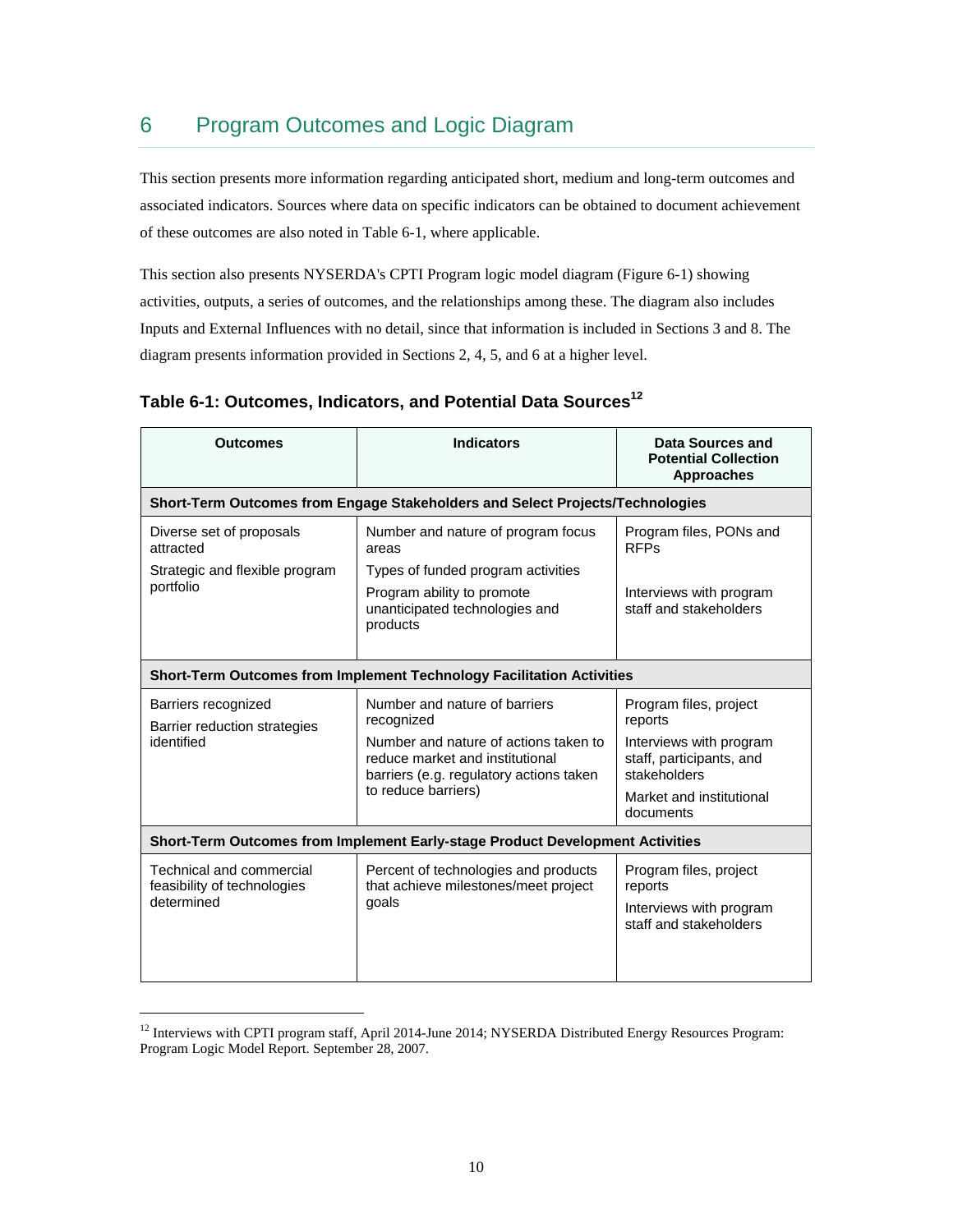| <b>Outcomes</b>                                                                                                     | <b>Indicators</b>                                                                                                                                                                                        | Data Sources and<br><b>Potential Collection</b><br><b>Approaches</b>                                                                                       |  |
|---------------------------------------------------------------------------------------------------------------------|----------------------------------------------------------------------------------------------------------------------------------------------------------------------------------------------------------|------------------------------------------------------------------------------------------------------------------------------------------------------------|--|
|                                                                                                                     | Short-Term Outcomes from Implement Product Development Activities                                                                                                                                        |                                                                                                                                                            |  |
| Product and technology<br>performance increases and<br>product becomes more refined                                 | Percent and nature of technologies<br>and products that achieve<br>milestones/meet project goals                                                                                                         | Program files, project<br>reports                                                                                                                          |  |
| (e.g. looks more like a<br>commercial product)<br>Product and technologies<br>continue towards<br>commercialization | Percent and nature of technologies<br>and products that continue to be<br>developed after CPTI funding (e.g.<br>patents filed, additional funding<br>raised); extent of development after<br><b>CPTI</b> | Interviews with program<br>staff, participants, non-<br>participants and<br>stakeholders<br>Review of patents                                              |  |
|                                                                                                                     | Short-Term Outcomes from Implement Demonstration Feasibility Activities                                                                                                                                  |                                                                                                                                                            |  |
| Prospective demonstration<br>sites have an increased                                                                | Level of understanding of project<br>feasibility by prospective                                                                                                                                          | Program files, project<br>reports                                                                                                                          |  |
| awareness of demonstration<br>project feasibility                                                                   | demonstration sites                                                                                                                                                                                      | Interviews with program<br>staff and stakeholders                                                                                                          |  |
| Short-Term Outcomes from Implement Demonstration Projects Activities                                                |                                                                                                                                                                                                          |                                                                                                                                                            |  |
| Performance monitored.<br>credible data on performance,<br>costs, and impacts collected                             | Credible performance, cost, and<br>impact data gathered (e.g. robust data<br>that is complete, accurate, and<br>consistent)                                                                              | Program files, project<br>reports                                                                                                                          |  |
| Broader replication of clean<br>power systems                                                                       | Number of sites with replicated clean<br>power systems; size of replications                                                                                                                             | Program files, project<br>reports; interviews with<br>program staff, participants,<br>non-participants and<br>stakeholders                                 |  |
| <b>Mid-Term Outcomes from All Program Activities</b>                                                                |                                                                                                                                                                                                          |                                                                                                                                                            |  |
| Incubate clean power,<br>technology-specific programs                                                               | Number of NYSERDA T&MD<br>programs that result from CPTI<br>activities                                                                                                                                   | Survey of NYSERDA<br>program managers,<br>program records                                                                                                  |  |
| Barriers to market acceptance<br>reduced                                                                            | Number of market and institutional<br>barriers reduced; key barriers reduced                                                                                                                             | Program files, project<br>reports Industry publications                                                                                                    |  |
|                                                                                                                     | Increased sales and market share for<br>clean power systems                                                                                                                                              | Interviews with program<br>staff, product manufacturers<br>and other key stakeholders;<br>product market share<br>studies                                  |  |
| Clean power technologies<br>closer to commercial readiness                                                          | Number of technologies and products<br>that continue to be developed after                                                                                                                               | Program files, project<br>reports Industry publications                                                                                                    |  |
| Clean power technologies<br>commercialized                                                                          | CPTI funding<br>Number of technologies<br>commercialized; extent of<br>commercialization                                                                                                                 | Program files, project<br>reports of similar NYSERDA<br>programs; interviews with<br>program staff, product<br>manufacturers and other<br>key stakeholders |  |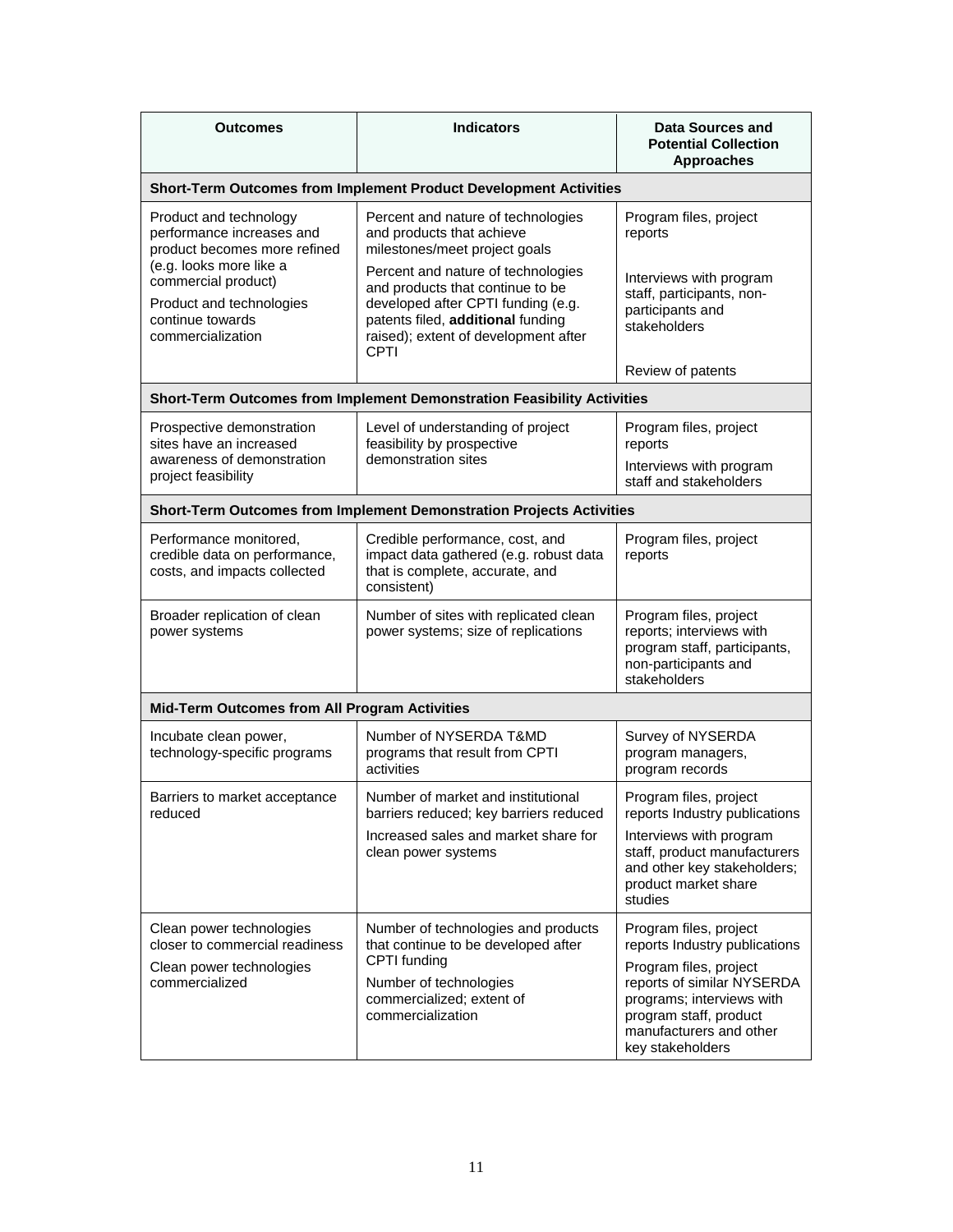| <b>Outcomes</b>                                                                                                                 | <b>Indicators</b>                                                                                                                                              | Data Sources and<br><b>Potential Collection</b><br><b>Approaches</b>                                                      |  |  |  |
|---------------------------------------------------------------------------------------------------------------------------------|----------------------------------------------------------------------------------------------------------------------------------------------------------------|---------------------------------------------------------------------------------------------------------------------------|--|--|--|
| Industry increases investment<br>in clean power technology                                                                      | Number of producers, suppliers and<br>end users willing to invest in clean<br>power systems<br>Increased sales and market share of<br>clean power technologies | Interviews with program<br>staff, product manufacturers<br>and other key stakeholders;<br>product market share<br>studies |  |  |  |
| Broader replication of clean<br>power technologies and<br>products                                                              | Number of sites with replicated clean<br>power systems                                                                                                         | Program files, project<br>reports                                                                                         |  |  |  |
|                                                                                                                                 | <b>Long-term Outcomes from All Program Activities</b>                                                                                                          |                                                                                                                           |  |  |  |
| Increased market acceptance<br>of clean power generation;<br>overall growth in the clean<br>power systems market in New<br>York | Market share for clean power systems                                                                                                                           | Interviews with program<br>staff, product manufacturers<br>and other key stakeholders;<br>product market share<br>studies |  |  |  |
| Environmental benefits of<br>reduced CO <sub>2</sub> and other<br>emissions in New York's power<br>sector                       | Reduced CO2 and other pollutants                                                                                                                               | Emissions reduction<br>analysis                                                                                           |  |  |  |
| Reduced costs of clean power<br>generation                                                                                      | Capital and levelized costs of clean<br>power generation                                                                                                       | Market data, industry<br>publications                                                                                     |  |  |  |
| New York jobs and economic<br>benefits realized                                                                                 | Number of clean energy jobs in New<br>York<br>Dollar value of clean energy economy<br>in New York                                                              | Macroeconomic study,<br>survey of stakeholders,<br>industry publications                                                  |  |  |  |
| Improved system-wide<br>reliability                                                                                             | Lower reserve margins, reduced<br>power outages                                                                                                                | Impact analysis, survey of<br>stakeholders                                                                                |  |  |  |
| Peak load reductions                                                                                                            | kW savings                                                                                                                                                     | Impact analysis, survey of<br>stakeholders                                                                                |  |  |  |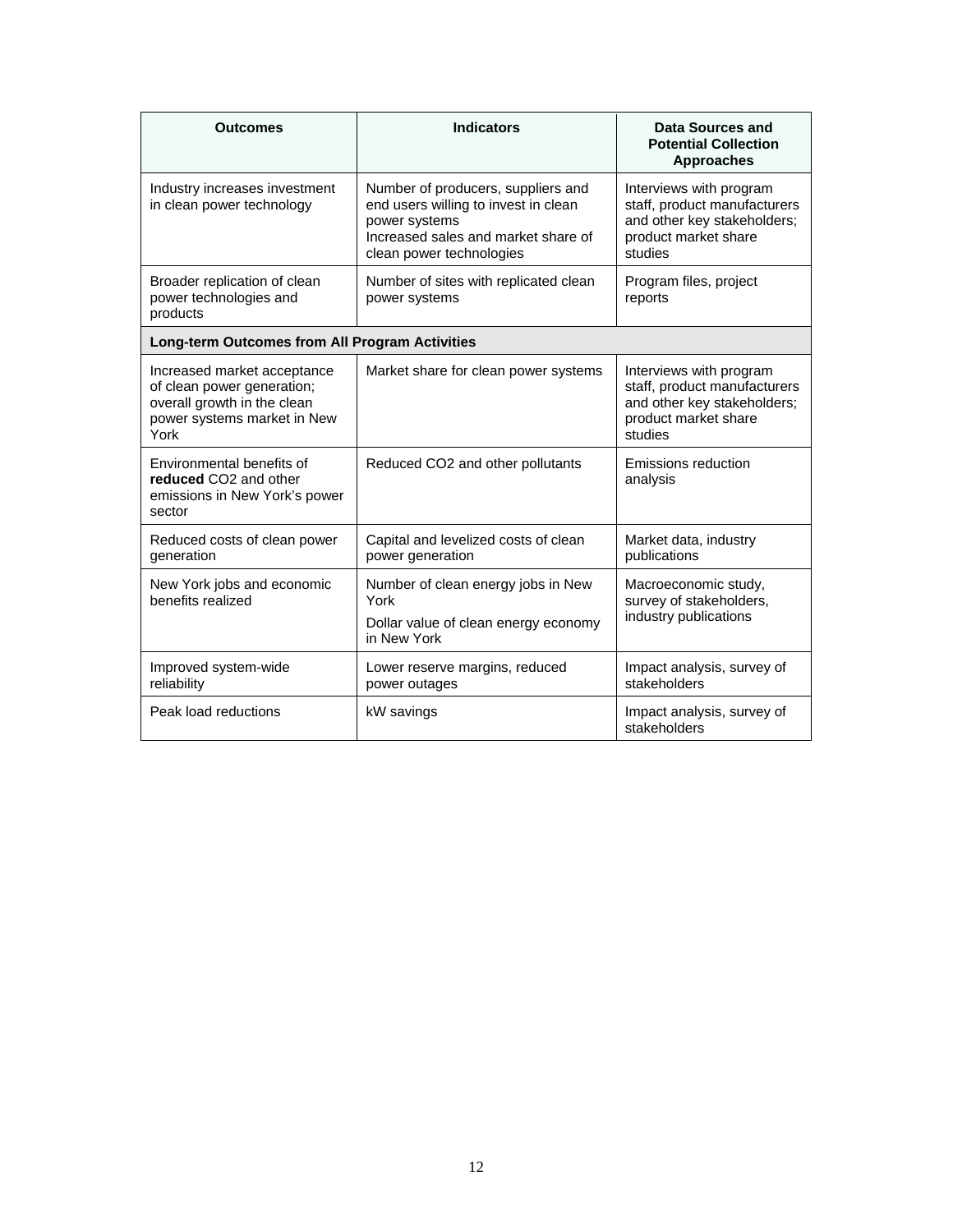#### **Figure 6-1: CPTI Logic Model Diagram**

#### **CLEAN POWER TECHNOLOGY INNOVATION**

Resources/Inputs: \$27.8 million program budget; 2-3 FTEs;



External Influences: General economic conditions & health of the economy, cost and performance of competing and complimentary technologies, end users' willingness to adopt new technologies, funding and activities of other R&D initiatives, and political/legislative/regulatory changes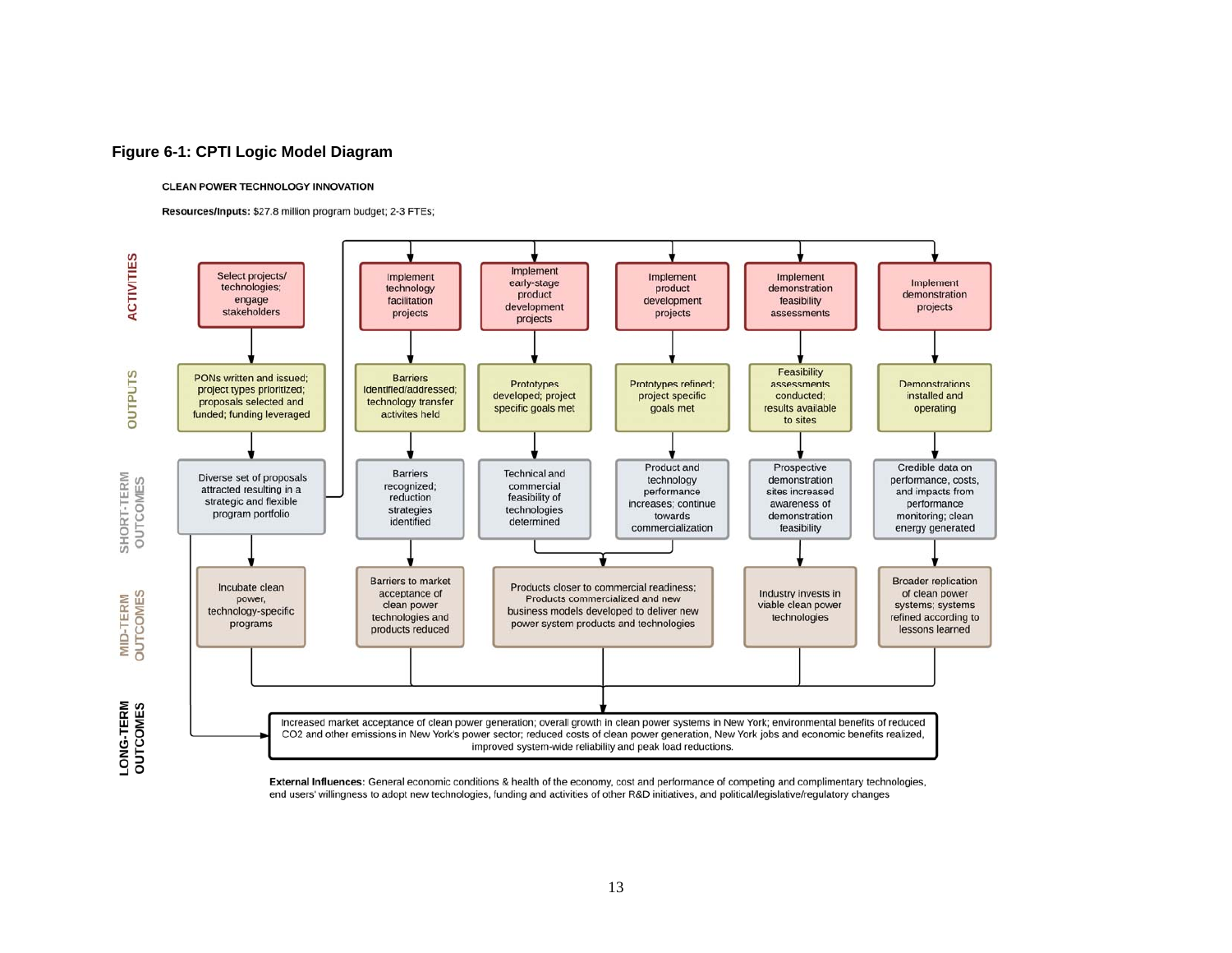## 7 Assumptions about Strategies

Based on this program logic model, a number of assumptions have been identified and are noted below.<sup>13</sup>

- NYSERDA's PON process will help to identify viable and solid performing clean power technologies and products and will lead to the development of a strategic and flexible portfolio of products and projects.
- NYSERDA funded technology facilitation projects will contribute towards the reduction of barriers facing adoption of clean power technologies, which in the long term will increase the adoption of clean power systems technologies in a fashion and at a rate accelerated beyond what might have occurred otherwise.
- The product development, testing, and demonstration activities supported through the CPTI program are helping to increase the performance of clean power systems components and technologies and are verifying functional viability which, in turn will help to lower development costs. By providing necessary data, the risk of new technologies can be assessed, improvements in the technologies can be made, and market penetration can ultimately be expanded.
- The knowledge disseminated through demonstration projects and other CPTI program activities will help producers, suppliers, and potential end-users to see the value of these products and technologies and will increase their understanding of how they should be applied.
- NYSERDA's collective CPTI product development, demonstration, and information dissemination activities are increasing the state's level of energy management and electricity reliability.

<sup>&</sup>lt;sup>13</sup> NYSERDA Distributed Energy Resources Program: Program Logic Model Report, 14.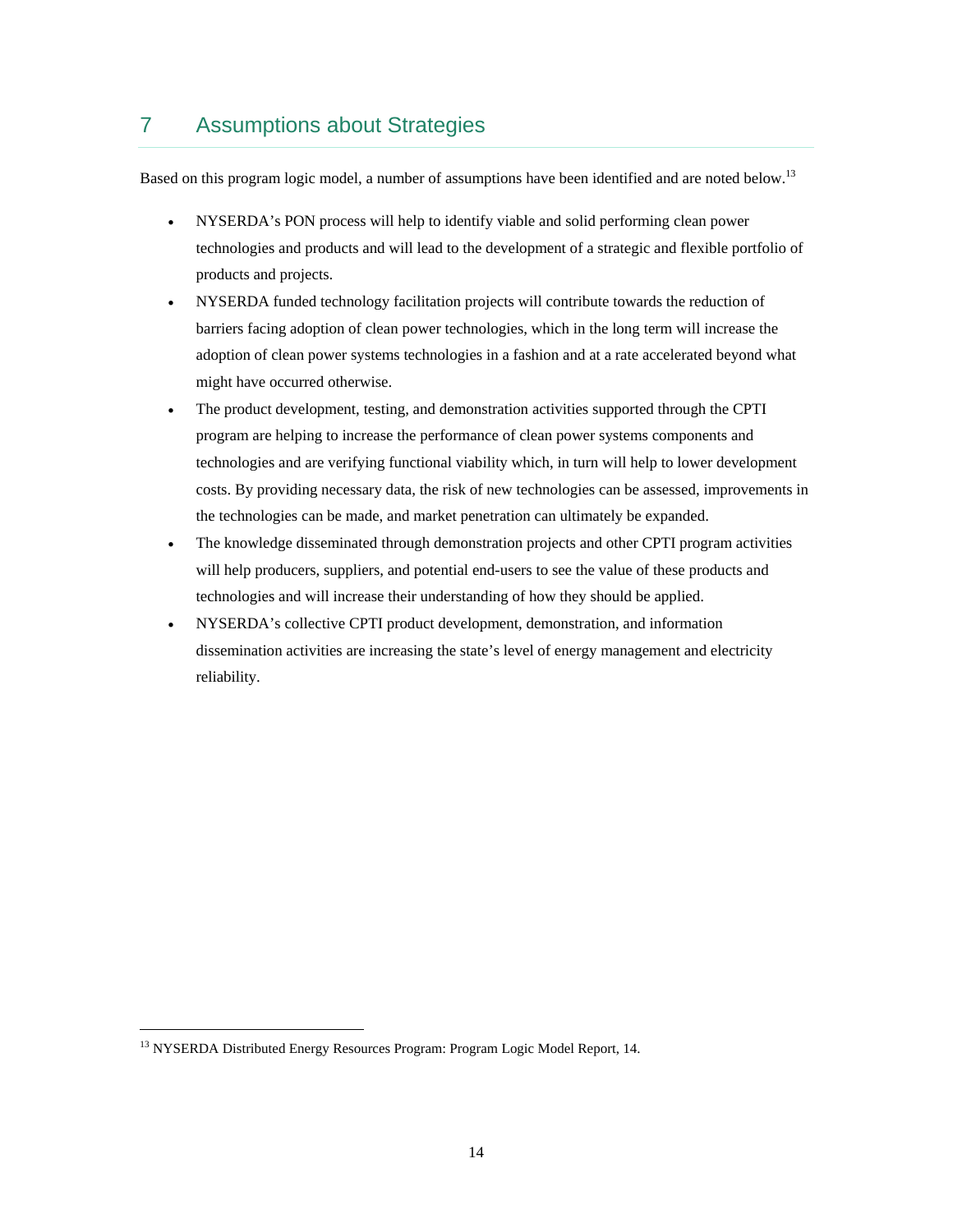## 8 Non-Program Influence on Outcomes

This section describes the influences that are external to the program that may affect the outcomes. These external influences include the economy and other influences over which NYSERDA programs have no direct influence. External influences can enhance or hinder the achievement of desired outcomes. Some of these potential external influences are presented below<sup>14</sup>:

#### **General Economic Conditions & Health of the Economy**

- Economic conditions may limit the availability of private or public capital for R&D investment
- Economic conditions may affect energy costs and the market for competing technologies

#### **Competing or Complementary Technologies**

• Changing cost and/or performance of competing and complementary technologies

#### **Competing Priorities for Decision Makers**

- Customers' willingness to adopt new technologies
- Attitudes towards funding of high-risk R&D activities may limit private investment

#### **Success of Related Programs**

 Funding, priorities and timing of other public and non-profit organizations promoting R&D activities

#### **State, federal, and local government regulations and policies**

- Changing political, legislative and regulatory climates may affect investment in clean energy technologies
- Regulatory and permitting climates and policies may place undue burdens on emerging technologies

<sup>&</sup>lt;sup>14</sup> NYSERDA Distributed Energy Resources Program: Program Logic Model Report, 14.